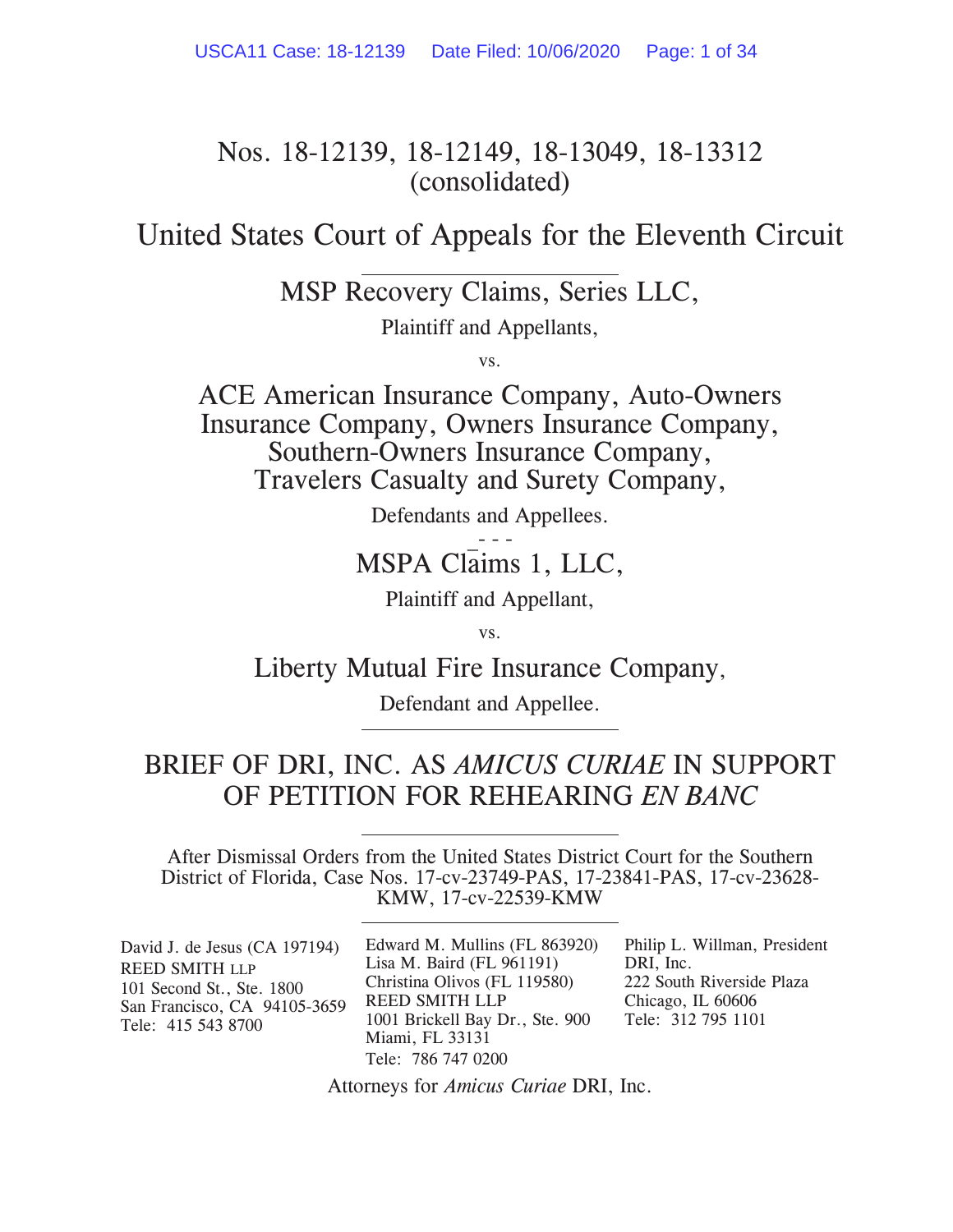*MSP Recovery Claims, Series LLC v. Ace American Insurance Company,*  Case No. 18-12139, 18-12149, 18-13049, 18-13312 (consolidated) USCA11 Case: 18-12139 Date Filed: 10/06/2020 Page: 2 of 34

# **CERTIFICATE OF INTERESTED PERSONS**

Proposed *amicus curiae* DRI, Inc., pursuant to Federal Rule of Appellate

Procedure 26.1 and Eleventh Circuit Rules 26.1-1, 26.1-2, and 26.1-3, certifies that

the following persons have an interest in the outcome of this case:

10762962 Canada Inc.

350 Market Street, LLC

8527512 Canada Inc.

ACE American Insurance Company

 $A$ kerman  $LLP$ 

Alvarez, Arturo, Esq.

American Equity Insurance Company

American Equity Specialty Insurance Company

American Insurance Association

American Property Casualty Insurance Association

Aprilgrange Limited

Arch Street North LLC

Bertran Pieri, Armas

Armas, J. Alfredo, Esq.

Auto Hartford Investments LLC

The Automobile Insurance Company of Hartford, Connecticut

## $C-1$  of  $10$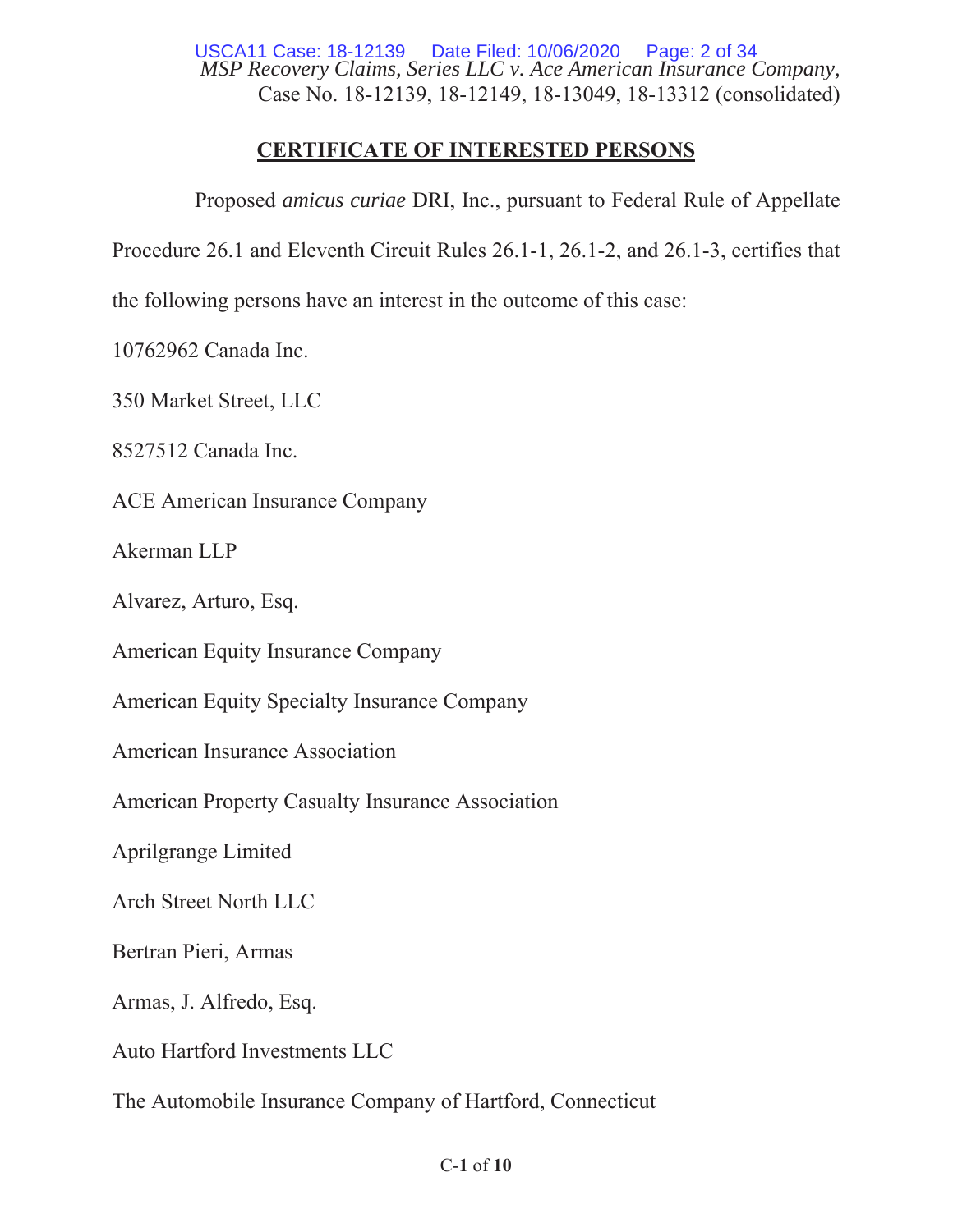*MSP Recovery Claims, Series LLC v. Ace American Insurance Company,*  Case No. 18-12139, 18-12149, 18-13049, 18-13312 (consolidated) Auto-Owners Insurance Company USCA11 Case: 18-12139 Date Filed: 10/06/2020 Page: 3 of 34

Baird, Lisa M., Esq.

Bayhill Restaurant II Associates

Bertran, Eduardo E., Esq.

Besvinick, Laura E., Esq.

Bildner, Elana, Esq.

Butler Weihmuller Katz Craig, LLP

Cabulea, Mihaela, Esq.

Camperdown Corporation

The Charter Oak Fire Insurance Company

Chubb Group Holdings, Inc.

Chubb INA Holdings, Inc.

 $Chubb$  Limited  $(CB)$ 

Clarke Silvergate, P.A.

Clarke Silvergate Williams & Montgomery

Coffey Burlington, P.L.

Coffin, Christopher L., Esq.

Constitution State Services LLC

Copperthwaite, Nancy A., Esq.

de Jesus, David J., Esq.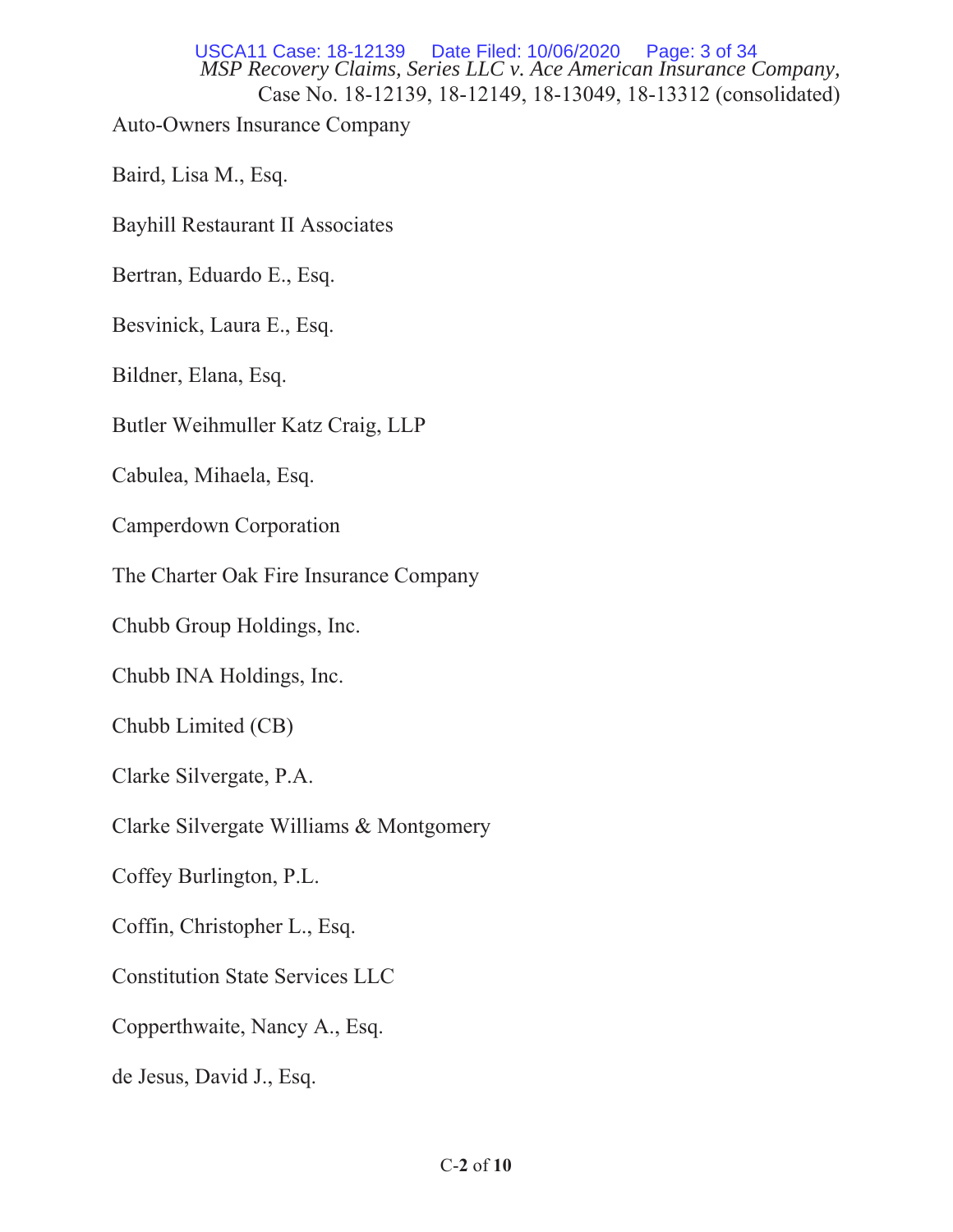*MSP Recovery Claims, Series LLC v. Ace American Insurance Company,*  Case No. 18-12139, 18-12149, 18-13049, 18-13312 (consolidated) USCA11 Case: 18-12139 Date Filed: 10/06/2020 Page: 4 of 34

Daponte, David L., Esq.

Discover Property & Casualty Insurance Company

Discover Specialty Insurance Company

The Dominion of Canada General Insurance Company

DRI, Inc.

Dykema Gossett PLLC

The Family Business Institute LLC

F&G UK Underwriters Limited

Farmington Casualty Company

Fidelity and Guaranty Insurance Company

Fidelity and Guaranty Insurance Underwriters, Inc.

First Floridian Auto and Home Insurance Company

Florida Department of Financial Services

Florida Healthcare Plus, Inc.

Friedman, Bryce L., Esq.

Gayles, The Honorable Darrin P. (S.D. Fla.)

Gerstin, Ari H., Esq.

Greco, Ivana

Greenberg, Valerie B., Esq.

Gulf Underwriters Insurance Company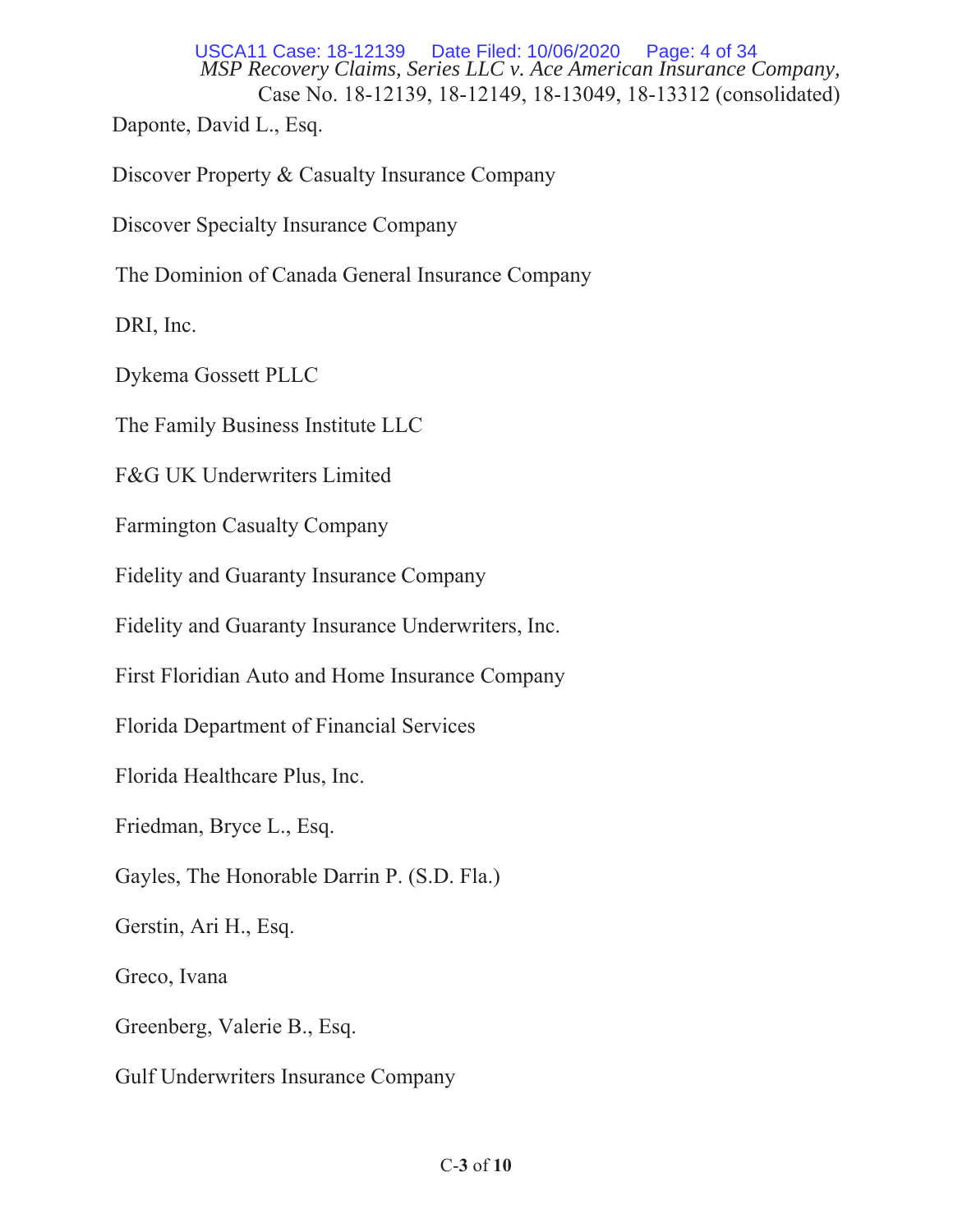*MSP Recovery Claims, Series LLC v. Ace American Insurance Company,*  Case No. 18-12139, 18-12149, 18-13049, 18-13312 (consolidated) USCA11 Case: 18-12139 Date Filed: 10/06/2020 Page: 5 of 34

Hiaasen, Scott A., Esq.

Hundley, David M., Esq.

Hunt, Joseph H., Esq.

IHP Capital Partners Fund VIII L.P.

INA Corporation

INA Financial Corporation

INA Holdings Corporation

Jupiter Holdings, Inc.

Kaersvang, Dana, Esq.

Krouk, David B., Esq.

La Ley Recovery Systems, Inc.

Lamet, Jonathan D., Esq.

Lavisky, Matthew J., Esq.

Liberty Mutual Fire Insurance Company

Marrero, Natalia, Esq.

McAllister, Lori, Esq.

McDade, The Honorable Joe Billy (Senior U.S. District Court Judge)

McGovern, Amanda, Esq.

McKenna, Shannon P., Esq.

Menapace, Michael, Esq.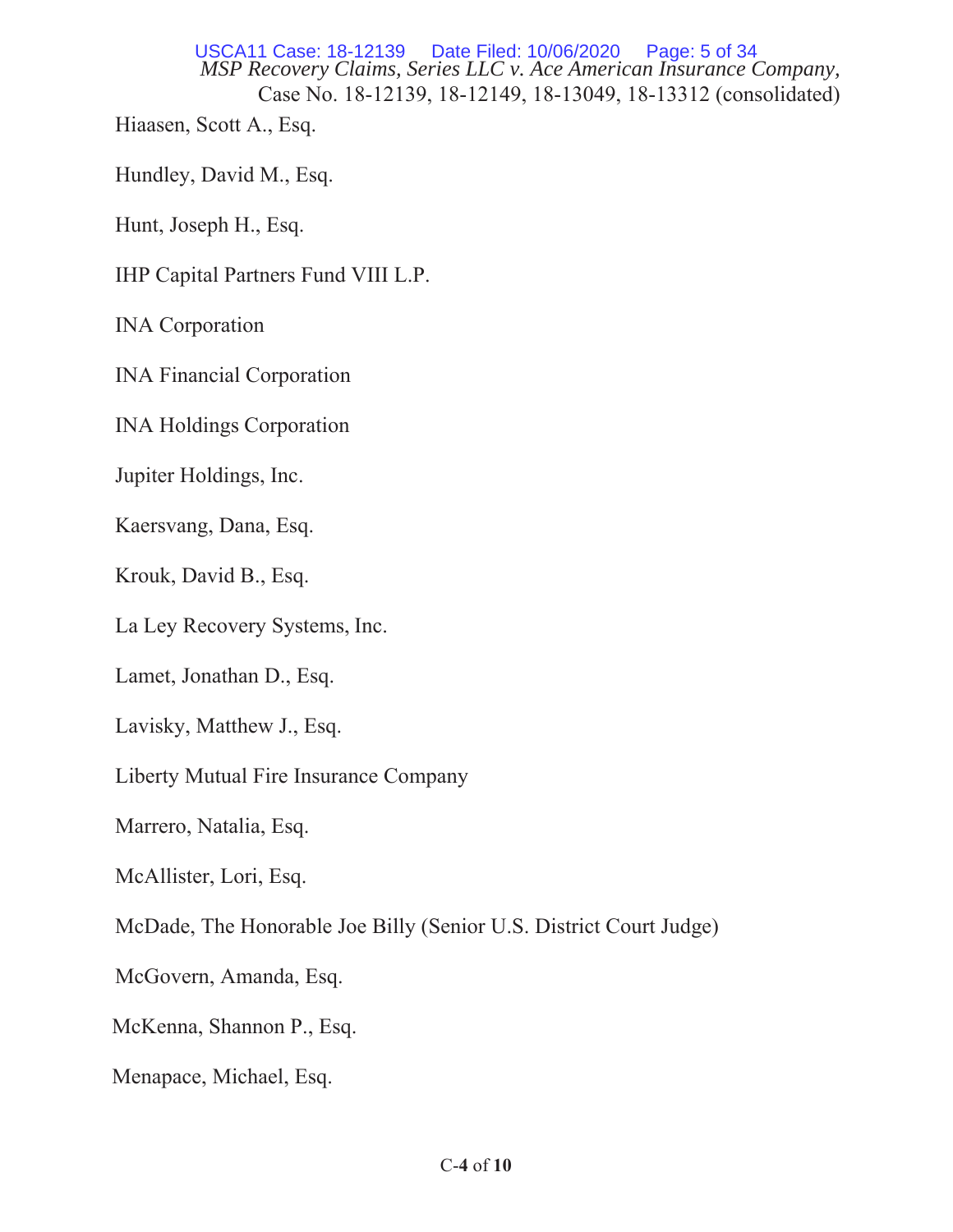*MSP Recovery Claims, Series LLC v. Ace American Insurance Company,*  Case No. 18-12139, 18-12149, 18-13049, 18-13312 (consolidated) USCA11 Case: 18-12139

Mestre, Jorge A., Esq.

Moreno, Gino, Esq.

MSP Recovery Claims, Series LLC

MSP Recovery Law Firm

MSPA Claims 1, LLC

Mullins, Edward M., Esq.

Northbrook Holdings, Inc.

Northfield Insurance Company

Northland Casualty Company

Northland Insurance Company

Nwamah, Kingsley C., Esq.

Olivos, Christina, Esq.

Orshan, Ariana Fajardo, Esq.

Owners Insurance Company

Pendley, Baudin & Coffin

Personal Insurance Federation of Florida

Pertnoy, Jeffrey B., Esq.

The Phoenix Insurance Company

Phoenix UK Investments LLC

Quesada, Frank C., Esq.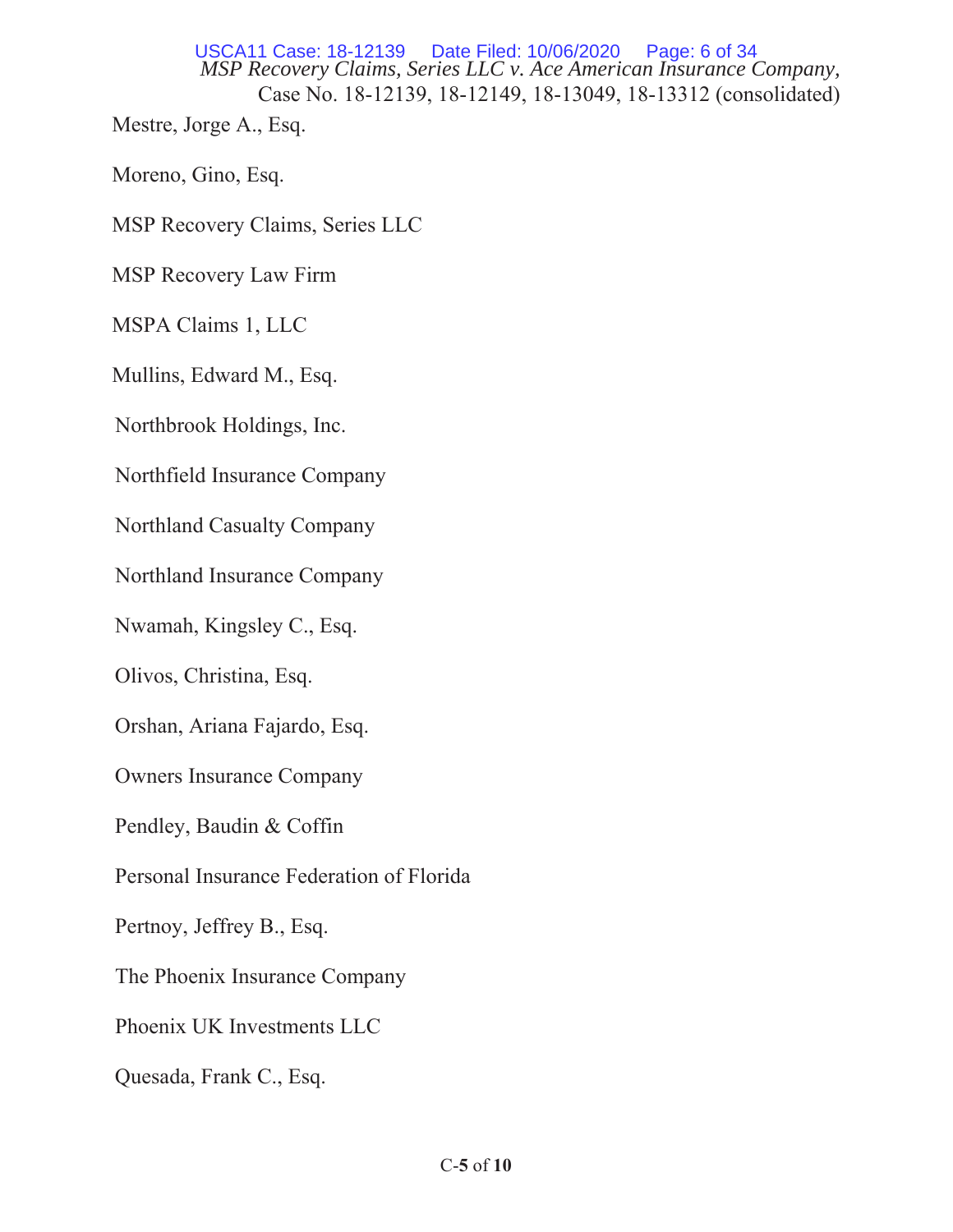*MSP Recovery Claims, Series LLC v. Ace American Insurance Company,*  Case No. 18-12139, 18-12149, 18-13049, 18-13312 (consolidated) Ramos, Francisco, Jr., Esq. USCA11 Case: 18-12139 Date Filed: 10/06/2020 Page: 7 of 34

Reed Smith LLP

Rivero Mestre LLP

Rivero, Andrés, Esq.

Rodriguez, Stacy J., Esq.

Rolnick, Alan H., Esq.

Ruiz, John H., Esq.

Russo, Anthony J., Esq.

Seitz, The Honorable Patricia A. (S.D. Fla.)

Select Insurance Company

Series 16-05-456

Silvergate, Spencer H., Esq.

Simply Business Holdings, Inc.

Simply Business, Inc.

Simply Business Holdings Ltd

Simply Business Group Ltd

Simpson Thacher & Bartlett LLP

Southern-Owners Insurance Company

SPC Insurance Agency, Inc.

The Standard Fire Insurance Company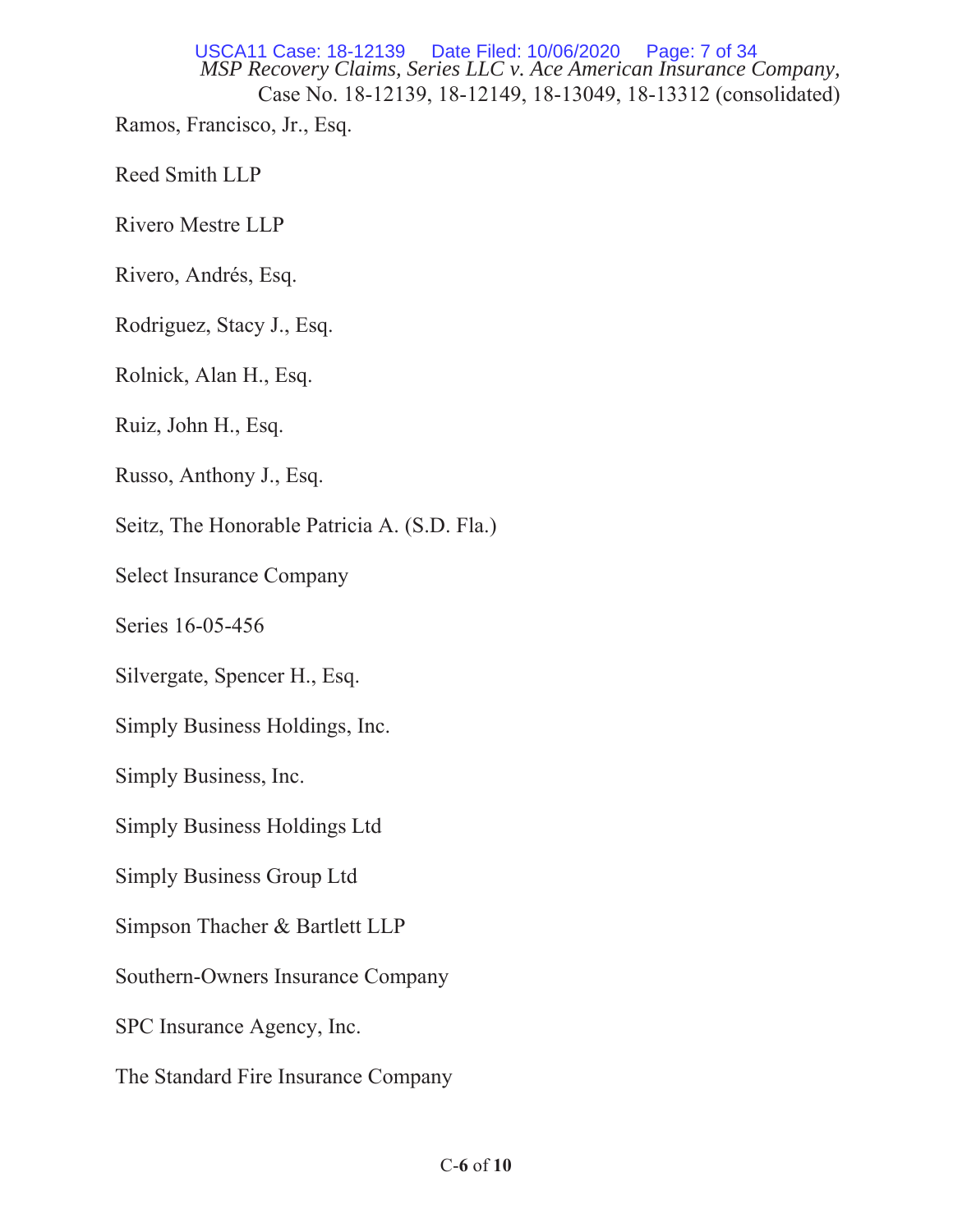*MSP Recovery Claims, Series LLC v. Ace American Insurance Company,*  Case No. 18-12139, 18-12149, 18-13049, 18-13312 (consolidated) Standard Fire Properties, LLC USCA11 Case: 18-12139 Date Filed: 10/06/2020 Page: 8 of 34

- Standard Fire UK Investments LLC
- Stein, Deborah L., Esq.
- Stidham, Courtney L., Esq.
- St. Paul Fire and Marine Insurance Company
- St. Paul Guardian Insurance Company
- St. Paul Mercury Insurance Company
- St. Paul Protective Insurance Company
- St. Paul Surplus Lines Insurance Company
- Stroock & Stroock & Lavan LLP
- TCI Global Services, Inc.
- Tenny, Daniel, Esq.
- Thomas, The Honorable William L. (Fla. 11th Cir.)
- The Travelers Casualty Company
- The Travelers Companies, Inc. (TRV)
- Travelers Casualty and Surety Company
- The Travelers Home and Marine Insurance Company
- The Travelers Indemnity Company
- The Travelers Indemnity Company of America
- The Travelers Indemnity Company of Connecticut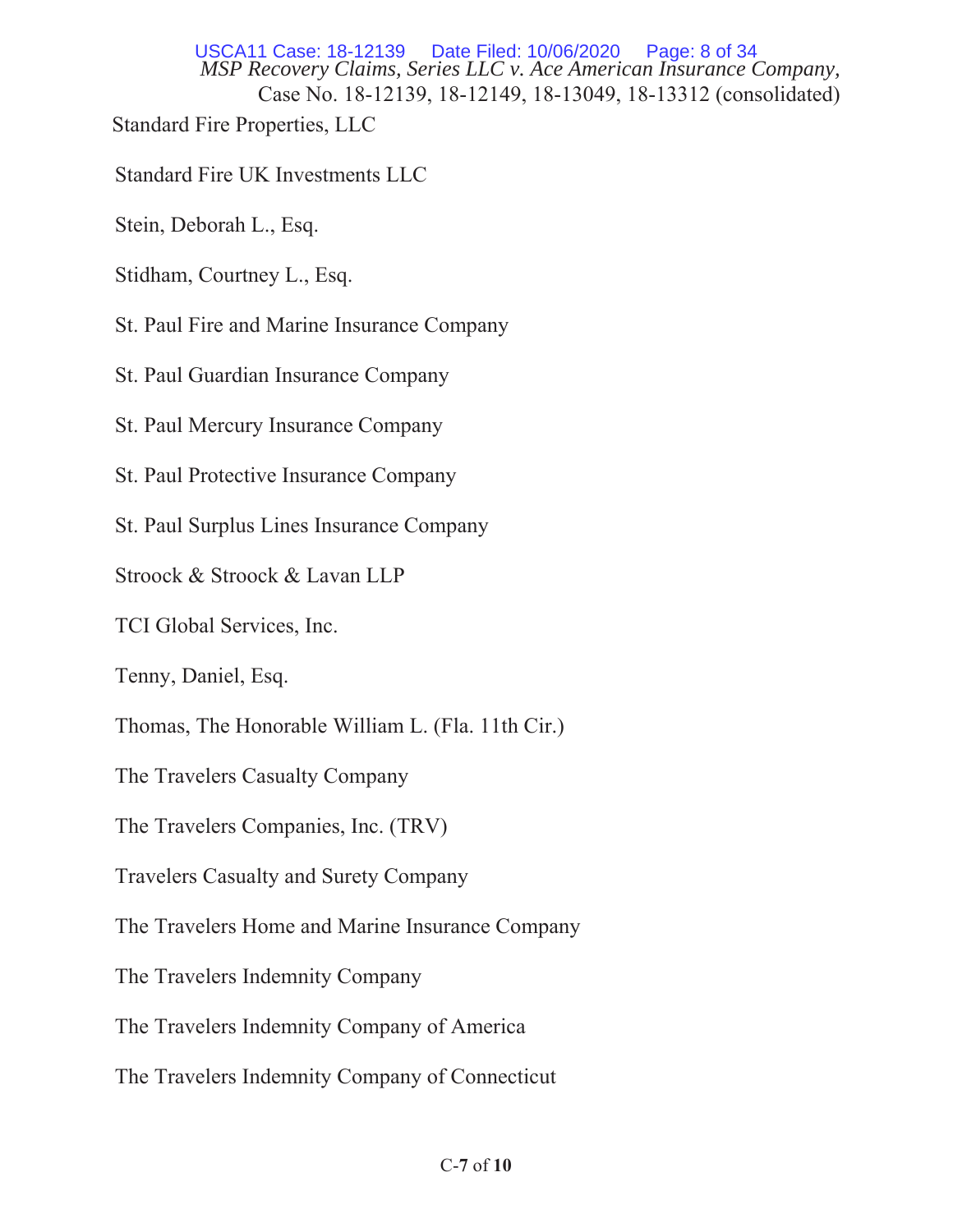*MSP Recovery Claims, Series LLC v. Ace American Insurance Company,*  Case No. 18-12139, 18-12149, 18-13049, 18-13312 (consolidated) The Travelers Lloyds Insurance Company USCA11 Case: 18-12139 Date Filed: 10/06/2020 Page: 9 of 34

Torres, The Honorable Edwin G. (S.D. Fla.)

Turner, Tracy L., Esq.

Turnoff, The Honorable William C. (S.D. Fla. retired)

TPC Investments, Inc.

TPC U.K. Investments LLC

TravCo Insurance Company

Travelers Asia Pte, Ltd.

Travelers (Bermuda) Limited

Travelers Brazil Acquisition LLC

Travelers Brazil Holding LLC

Travelers Casualty and Surety Company

Travelers Casualty and Surety Company of America

Travelers Casualty and Surety Company of Europe Limited

Travelers Casualty Company of Connecticut

Travelers Casualty Insurance Company of America

Travelers Casualty UK Investments LLC

Travelers Constitution State Insurance Company

Travelers Commercial Casualty Company

Travelers Commercial Insurance Company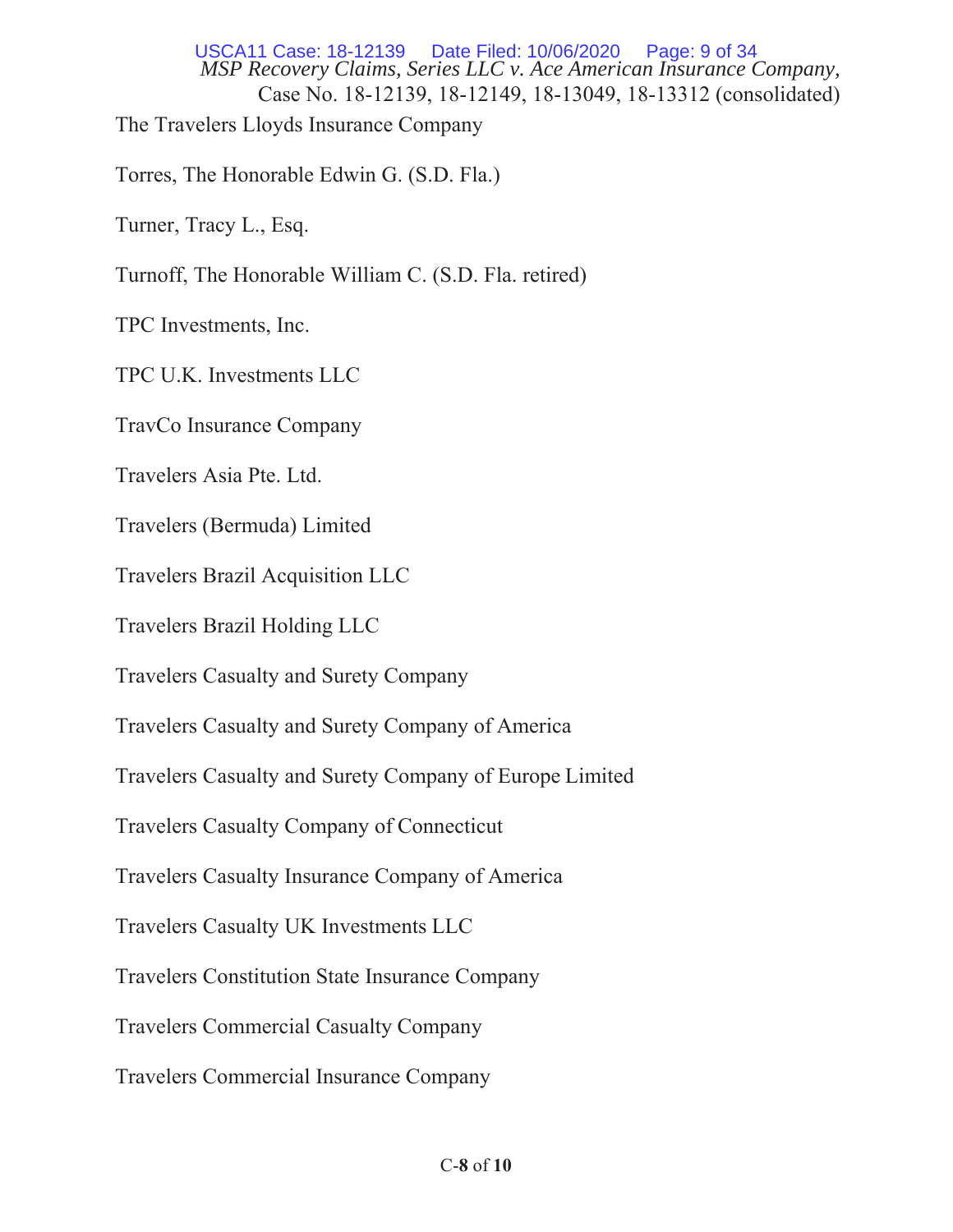*MSP Recovery Claims, Series LLC v. Ace American Insurance Company,*  Case No. 18-12139, 18-12149, 18-13049, 18-13312 (consolidated) Travelers Distribution Alliance, Inc. USCA11 Case: 18-12139 Date Filed: 10/06/2020 Page: 10 of 34

Travelers Excess and Surplus Lines Company

Travelers Global, Inc.

Travelers Indemnity U.K. Investments LLC

Travelers Insurance Company Limited

Travelers Insurance Company of Canada

Travelers Insurance Designated Activity Company

Travelers Insurance Group Holdings, Inc.

Travelers Lloyds of Texas Insurance Company

Travelers London Limited

Travelers Management Limited

Travelers Marine, LLC

Travelers MGA, Inc.

Travelers Participações em Seguros Brasil S.A.

Travelers Personal Insurance Company

Travelers Personal Security Insurance Company

Travelers Property Casualty Corporation

Travelers Property Casualty Company of America

Travelers Property Casualty Insurance Company

Travelers Seguros Brasil S.A.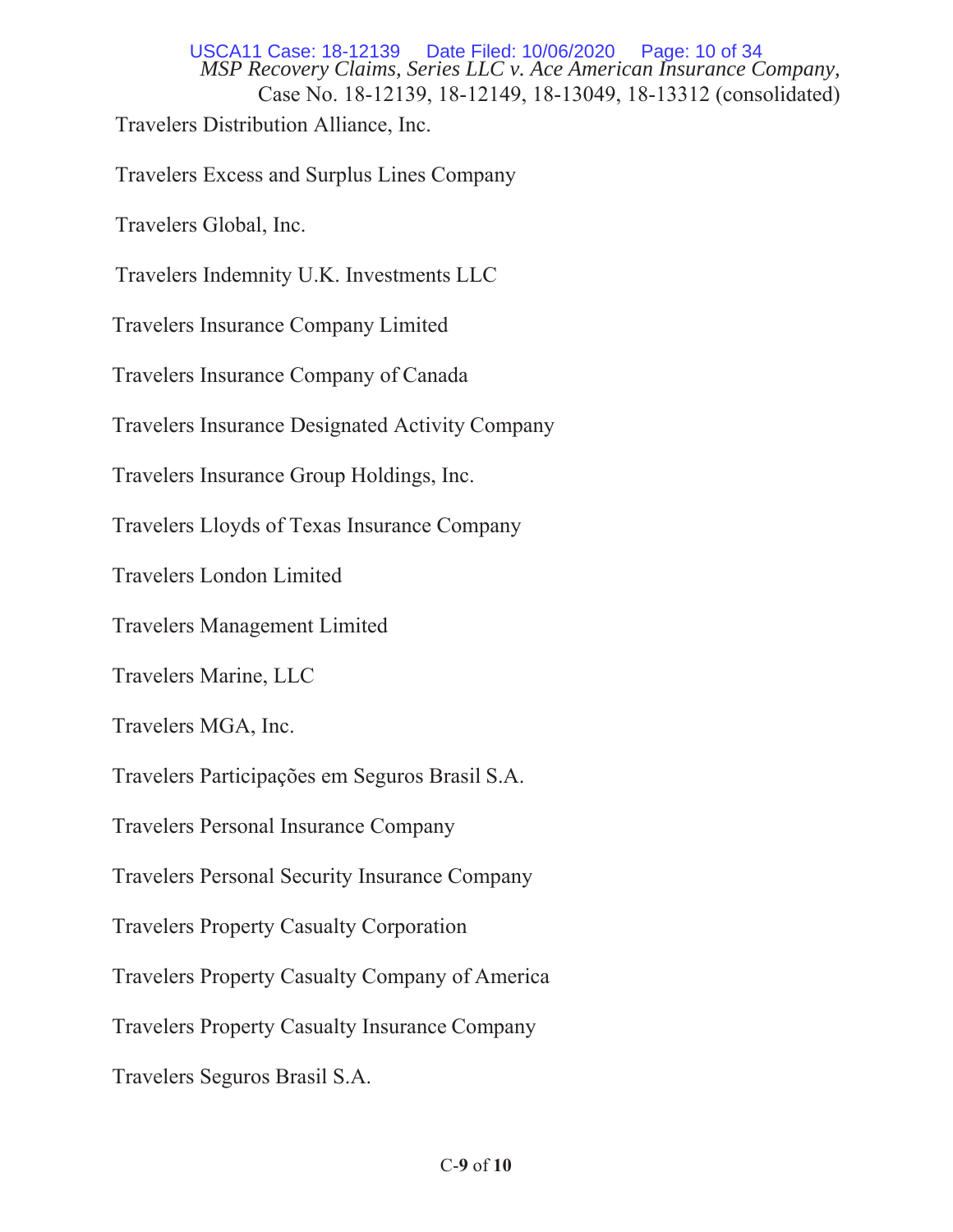*MSP Recovery Claims, Series LLC v. Ace American Insurance Company,*  Case No. 18-12139, 18-12149, 18-13049, 18-13312 (consolidated) Travelers Syndicate Management Limited USCA11 Case: 18-12139 Date Filed: 10/06/2020 Page: 11 of 34

Travelers Texas MGA, Inc.

Travelers Underwriting Agency Limited

Torres, Hon. Edwin G

Turner, Tracy L., Esq.

United States of America

United States Fidelity and Guaranty Company

VRM MSP Recovery Partners, LLC

Whorton, Charles E., Esq.

Wiggins & Dana, LLP

Williams, The Honorable Kathleen M. (S.D. Fla.)

Willman, Philip L.

Xbridge Acquisitions Limited

Xbridge Holdings Limited

Xbridge Limited

Yagoda, Jay, Esq.

Zensurance Brokers Inc.

Zensurance Inc.

Zincone, Francesco A., Esq.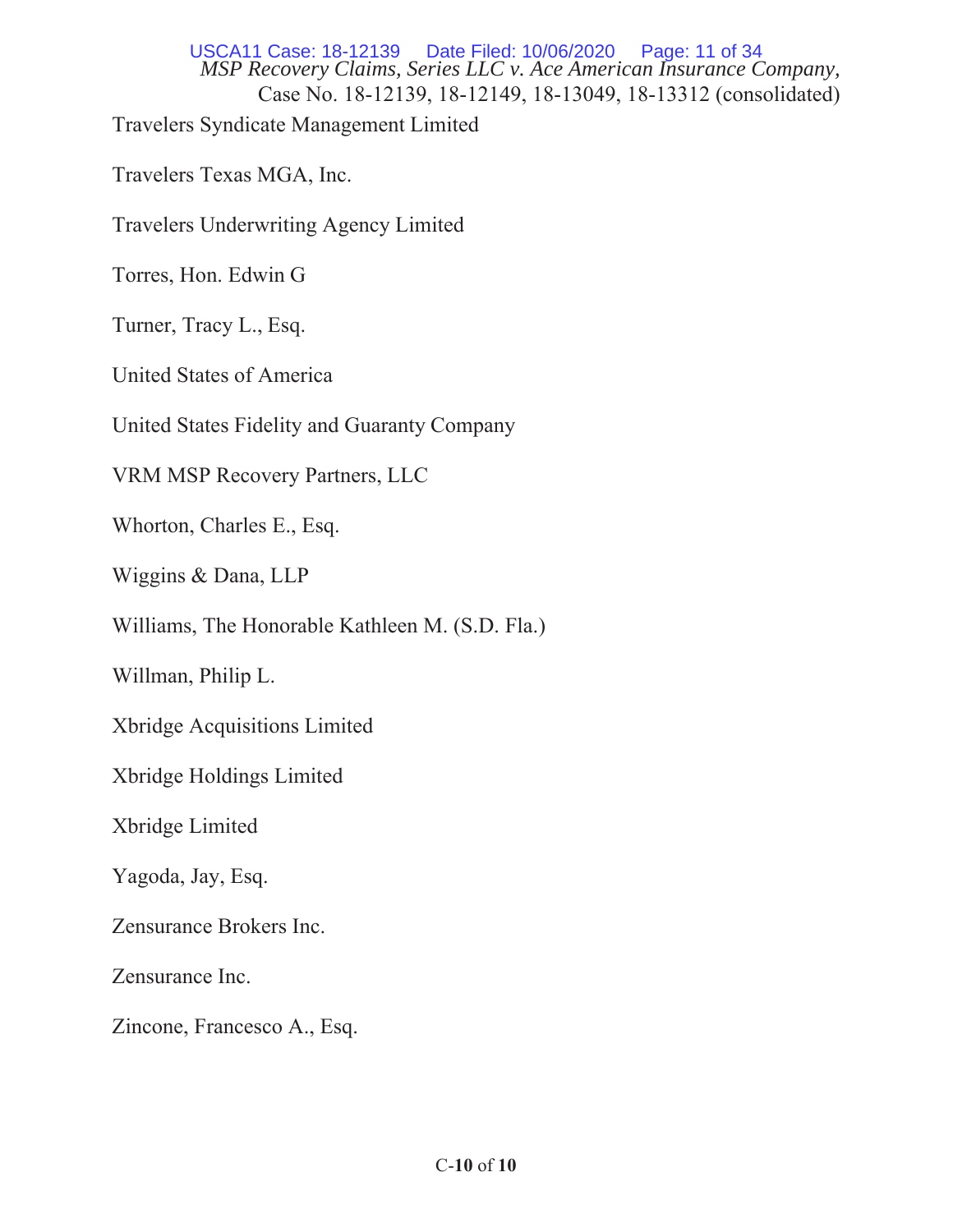# **CORPORATE DISCLOSURE STATEMENT**

Proposed *amicus curiae* DRI is an international organization that includes approximately 17,000 attorneys, corporations, and insurance companies involved in the defense of civil litigation. DRI has no parent corporation and no publicly traded company owns 10% or more of its stock.

> */s/ Lisa M. Baird Counsel for* Amicus Curiae *DRI, Inc.*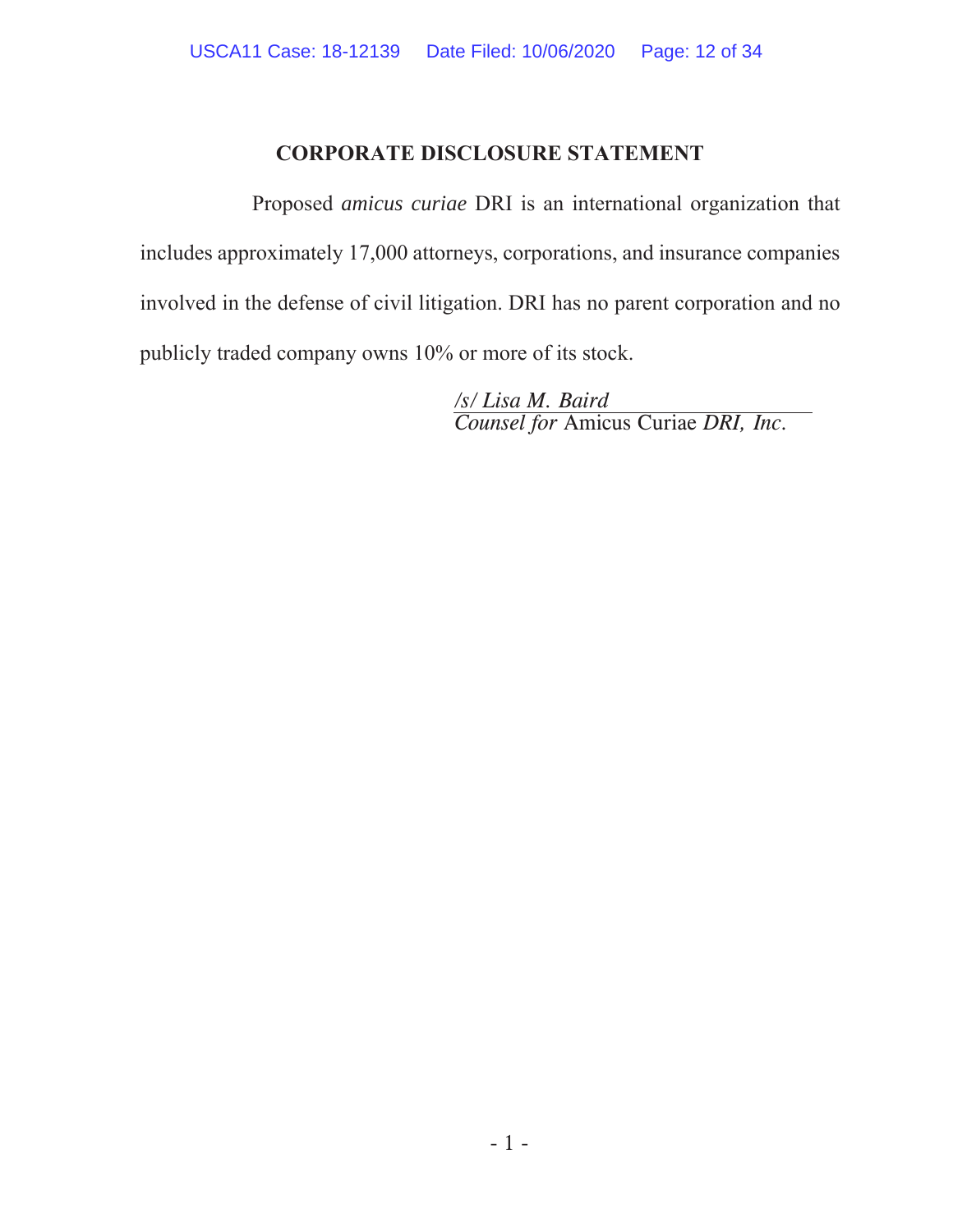## **STATEMENT PURSUANT TO 11th CIR. LOCAL RULE 35-5(c)**

I express a belief, based on a reasoned and studied professional judgment, that this appeal involves one or more questions of exceptional importance:

Did the Panel err in holding that downstream actors who have not made conditional payments under, and are not otherwise subject to, the Medicare Secondary Payer Act ("MSP Act") may bring a cause of action for recovery of unreimbursed Medicare Advantage payments, when enlarging the statutory private right of action in this manner will make it harder to resolve personal injury litigation and lead to more burdensome and complex litigation?

/s/ *Lisa M. Baird* Lisa M. Baird

ATTORNEY OF RECORD FOR DRI, Inc.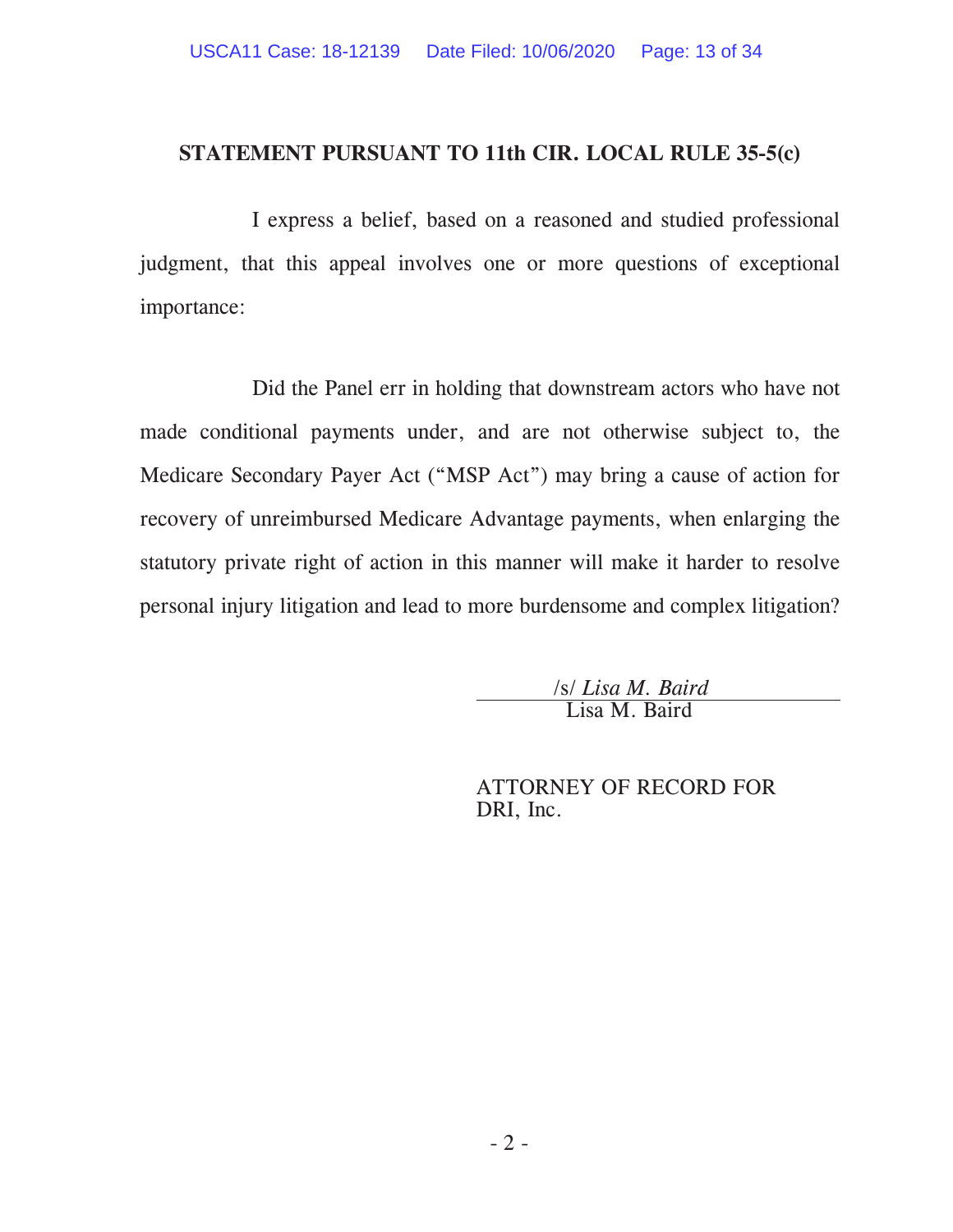# **TABLE OF CONTENTS**

# **Page**

| I STATEMENT OF THE ISSUES MERITING EN BANC   |  |
|----------------------------------------------|--|
|                                              |  |
| III INTEREST OF AMICUS CURIAE AND SUMMARY OF |  |
|                                              |  |
|                                              |  |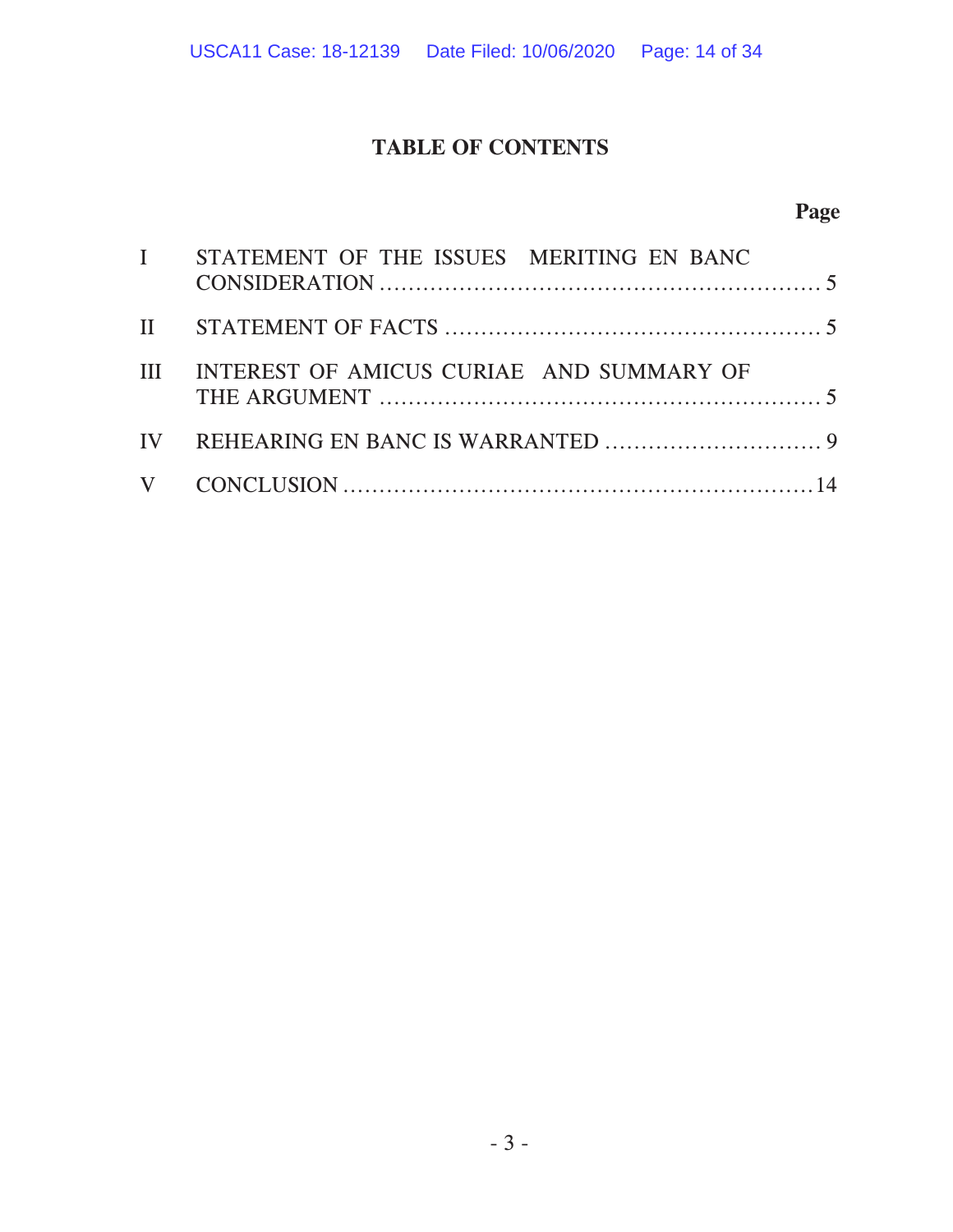# **TABLE OF AUTHORITIES**

| <b>Cases</b><br>Page(s)                                                                                                                                                                                                                                                           |
|-----------------------------------------------------------------------------------------------------------------------------------------------------------------------------------------------------------------------------------------------------------------------------------|
| Humana Med. Plan, Inc. v. W. Heritage Ins. Co.,                                                                                                                                                                                                                                   |
| Humana Medical Plan, Inc. v. Western Heritage Ins. Co.,                                                                                                                                                                                                                           |
| In re U.S. Oil & Gas Litig.,                                                                                                                                                                                                                                                      |
| MSP Recovery Claims, Series LLC v. Auto-Owners Ins. Co.,                                                                                                                                                                                                                          |
| MSP Recovery Claims, Series LLC v. Auto-Owners Ins. Co.,                                                                                                                                                                                                                          |
| MSP Recovery Claims, Series LLC v. Boston Scientific Corp.,                                                                                                                                                                                                                       |
| MSP Recovery Claims, Series LLC v. USAA Gen. Indem. Co.,                                                                                                                                                                                                                          |
| <b>Other Authorities</b>                                                                                                                                                                                                                                                          |
| Daniel S. Wittneberg, Multidistrict Litigation: Dominating the<br>Federal Docket (Feb. 19, 2020), available at<br>https://www.americanbar.org/groups/litigation/publications/litiga<br>tion-news/business-litigation/multidistrict-litigation-dominating-<br>7<br>federal-docket/ |
| Medicare Secondary Prayer Act,                                                                                                                                                                                                                                                    |
| Workers' Compensation Law: Is Medicare Advantage Entitled To<br>Bring A Private Cause Of Action Under The Medicare<br>Secondary Payer Act?, 41 Wm. Mitchell L. Rev. 1408 (2015)  6                                                                                                |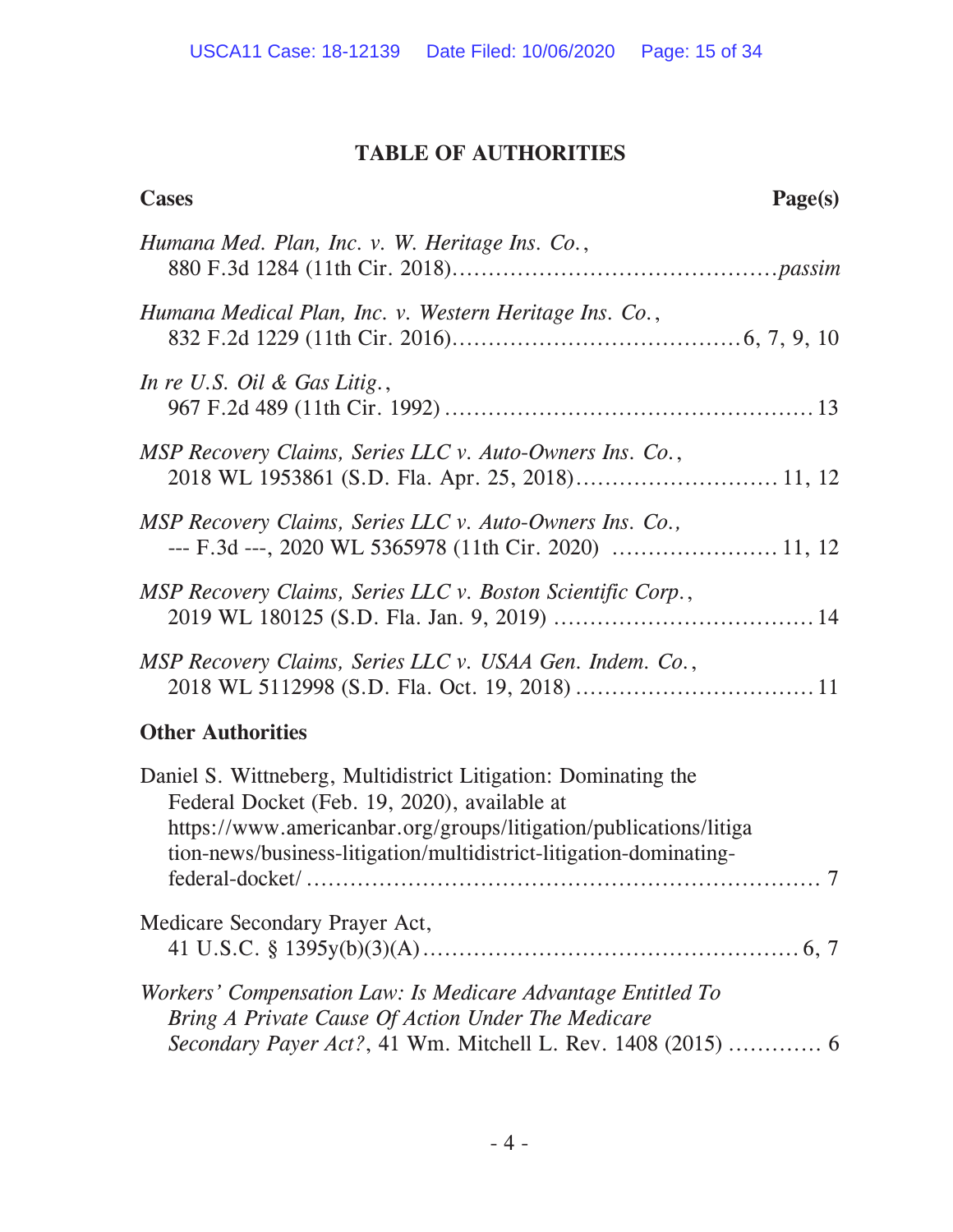#### **I**

# **STATEMENT OF THE ISSUES MERITING** *EN BANC* **CONSIDERATION**

 Did the Panel err in holding that downstream actors who have not made conditional payments under, and are not otherwise subject to, the Medicare Secondary Payer Act ("MSP Act") may bring a cause of action for recovery of unreimbursed Medicare Advantage payments, when enlarging the statutory private right of action in this manner will make it harder to resolve personal injury litigation and lead to more burdensome and complex litigation?

#### **II**

# **STATEMENT OF FACTS**

DRI refers the Court to the statement of facts detailed in appellees' petitions for rehearing *en banc*.

#### **III**

# **INTEREST OF** *AMICUS CURIAE* **AND SUMMARY OF THE ARGUMENT**

*Amicus curiae* DRI, Inc. ("DRI") is an international organization of approximately 17,000 attorneys, corporations and insurance companies who defend the interests of businesses and individuals in civil litigation. DRI's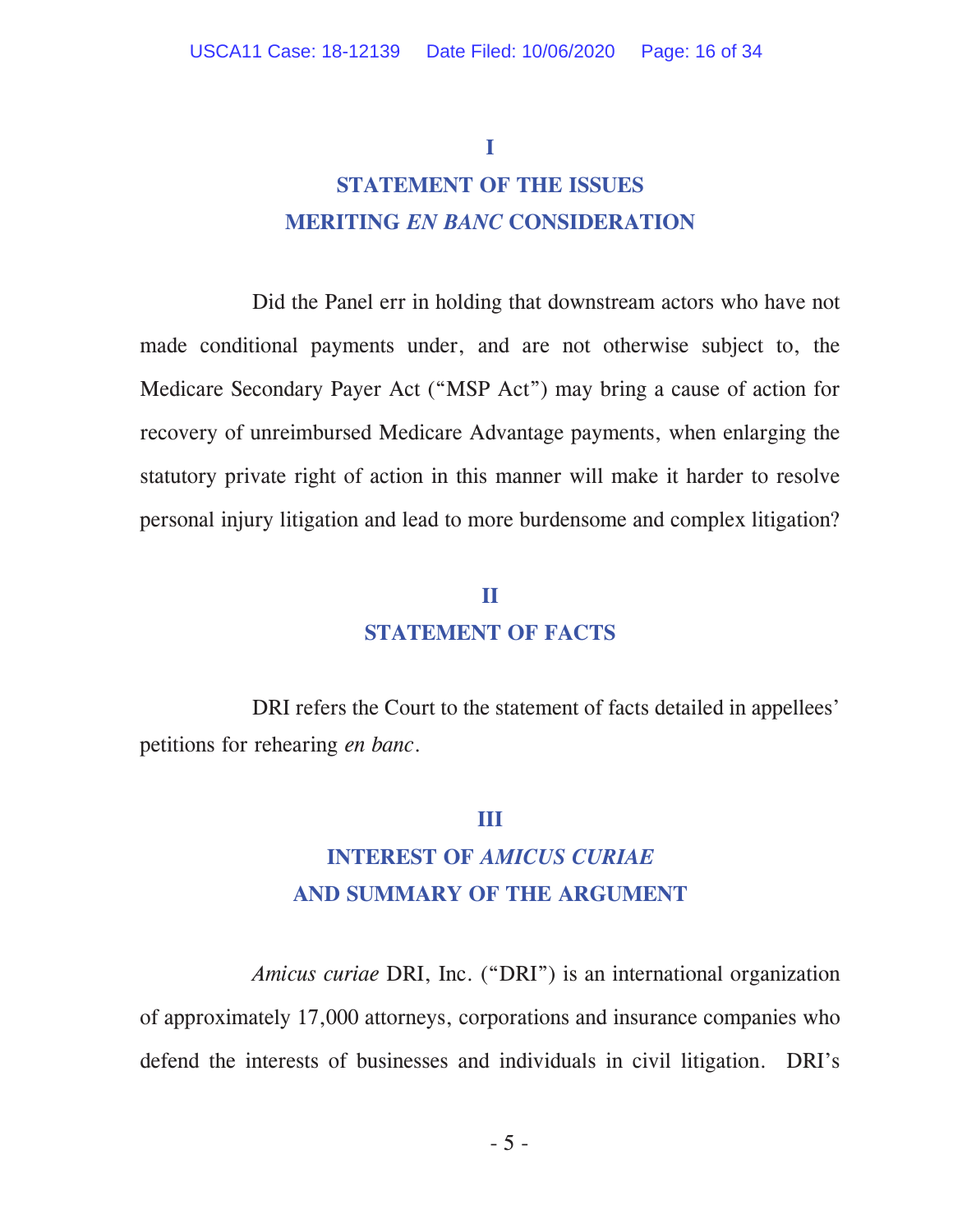mission includes enhancing the skills, effectiveness, and professionalism of defense lawyers, promoting appreciation for the role of defense lawyers in our legal system, and anticipating and addressing substantive and procedural issues germane to defense lawyers and their clients.

DRI has long been a voice in the ongoing effort to make the civil justice system more fair, efficient, and consistent. To promote these objectives, DRI participates as *amicus curiae* in cases that raise issues of import to its members, their clients, and to the judicial system. This is one such case.

The Panel's opinion here builds on the shaky foundation of *Humana Medical Plan, Inc. v. Western Heritage Ins. Co.*, 832 F.2d 1229 (11th Cir. 2016) ("*Humana I*"). In *Humana I*, a divided panel of this Court interpreted 42 U.S.C. Section 1395y(b)(3)(A) of the Medicare Secondary Payer Act ("MSP Act") as permitting private Medicare Advantage Organizations (or "MAOs") to sue a tortfeasor's liability insurer (a "primary payer" under the MSP Act) for double damages for unreimbursed medical claims. *Id.* at 1239. In interpreting the statute in this manner, the panel majority picked sides on a controversial issue. *See Workers' Compensation Law: Is Medicare Advantage Entitled To Bring A Private Cause Of Action Under The Medicare Secondary Payer Act?*, 41 Wm. Mitchell L. Rev. 1408 (2015). It did so over Chief Judge Pryor's dissent [*Humana I*, 832 F.3d at 1240 (Pryor, C.J. diss.)], and the Court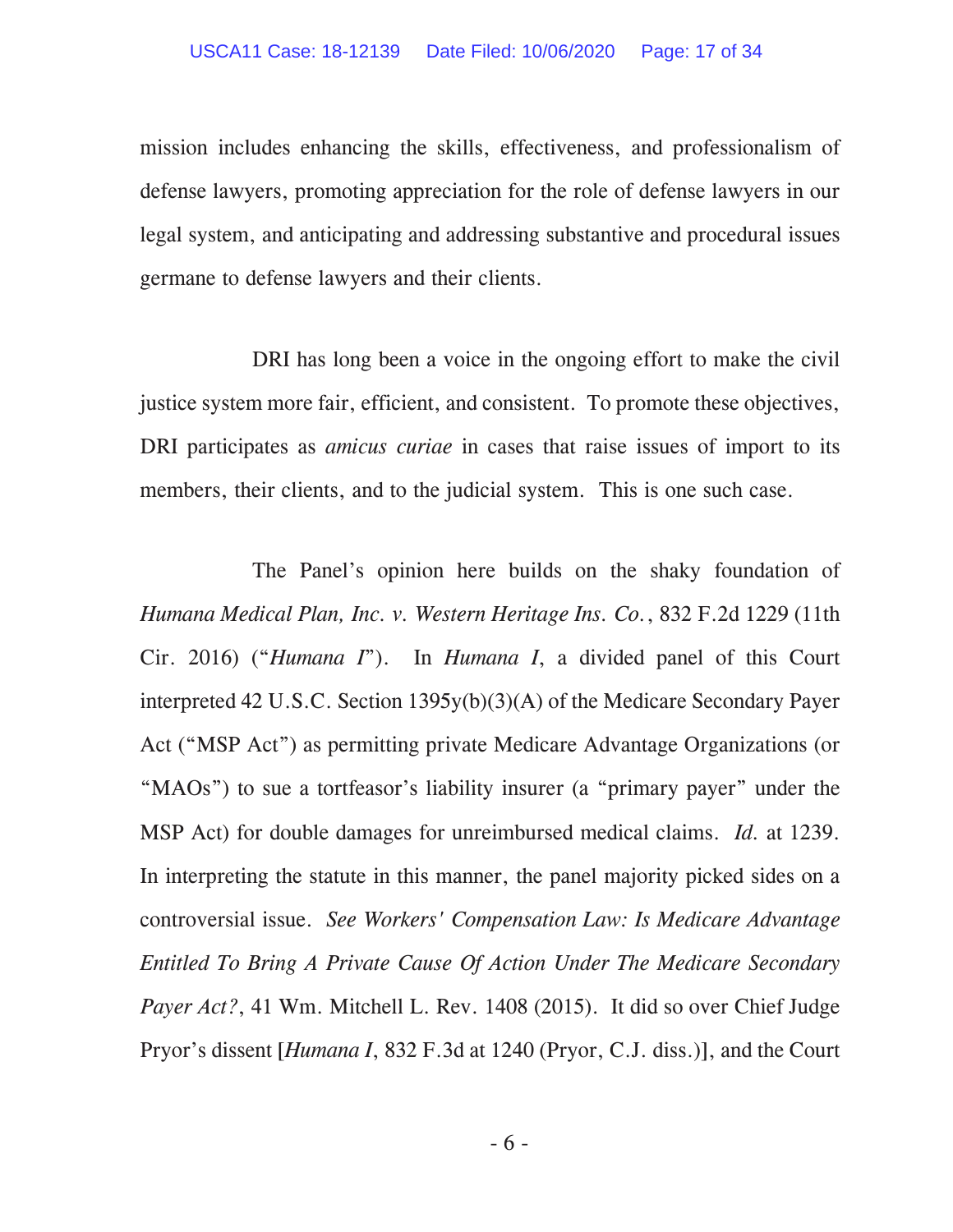declined rehearing *en banc* over Judge Tjoflat's dissent [*Humana Med. Plan, Inc. v. W. Heritage Ins. Co.*, 880 F.3d 1284 (11th Cir. 2018) ("*Humana II*") (Tjoflat, J., diss.)].

The Panel here takes the *Humana I* holding to new extremes by extending the double recovery private right of action to downstream actors who are *not* MAOs. The rehearing petitions have explained the myriad legal reasons why this ruling is wrong and warrants *en banc* review, and DRI will not repeat those reasons here. But if this Court is poised to let the Panel's expansive interpretation of Section 1395y(b)(3)(A) stand, then it should do so with a cleareyed understanding of the adverse practical consequences.

That is where DRI uniquely is positioned to provide insight. To put it bluntly, the Panel's opinion has made resolving personal injury litigation exponentially more difficult, if not practically impossible—a significant consideration when nearly 40% of the federal civil docket consists of product liability personal injury actions. *See* Daniel S. Wittneberg, Multidistrict Litigation: Dominating the Federal Docket (Feb. 19, 2020), available at https://www.americanbar.org/groups/litigation/publications/litigationnews/business-litigation/multidistrict-litigation-dominating-federal-docket/.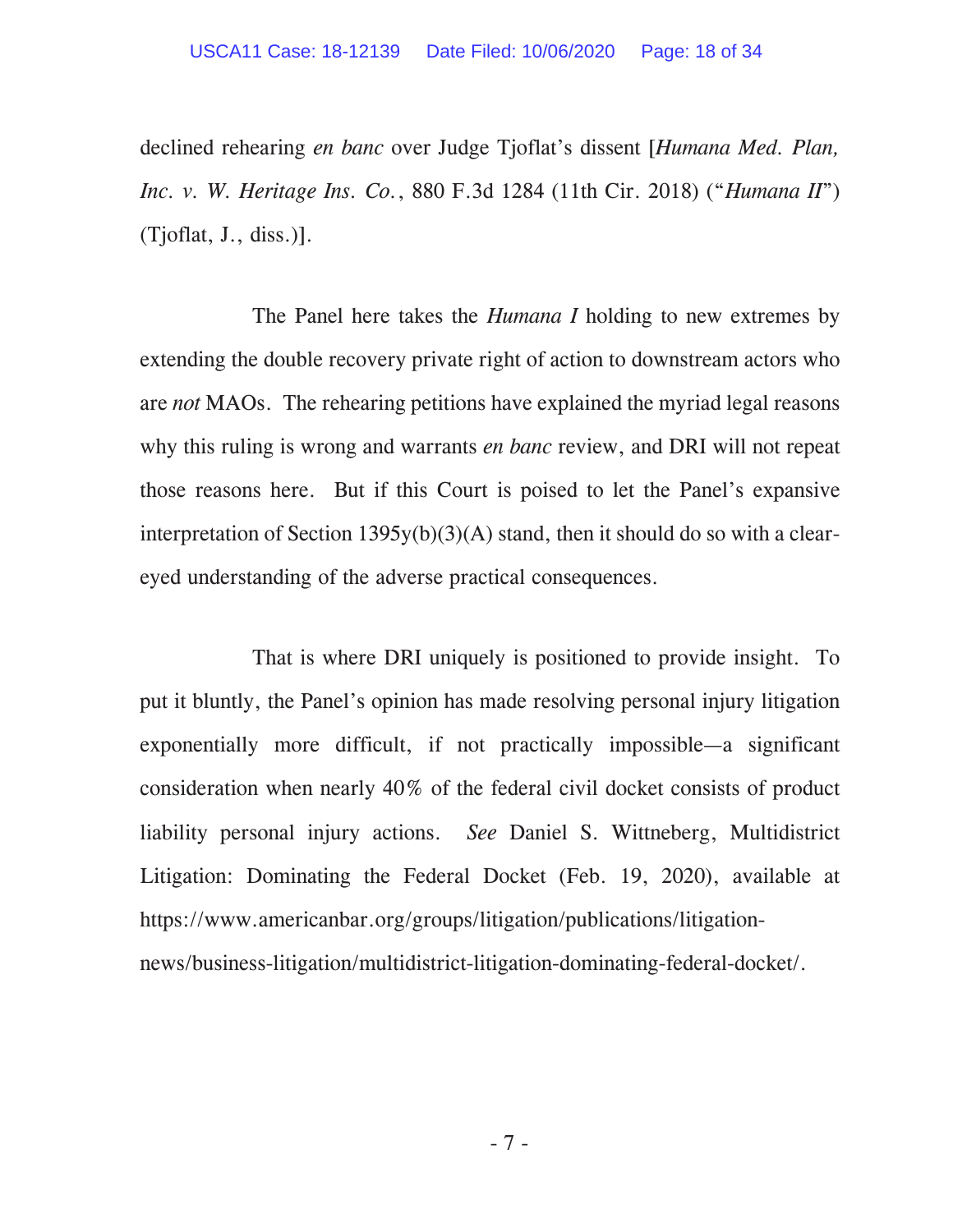#### USCA11 Case: 18-12139 Date Filed: 10/06/2020 Page: 19 of 34

Defendants often settle personal injury cases to: (1) avoid costly discovery and trial, and (2) achieve final peace. Resolution of potential Medicare reimbursement claims is part and parcel of any tort defendant's settlement analysis, but the reality is that tort defendants likely will not know or even find out—whether any such reimbursement claims exist until the downstream actor asserts them by filing suit years after resolution.

After all, none of the settling parties will be aware of an MAO's arrangements with downstream actors. Settling tort plaintiffs may not even know whether they are insured through an MAO, believing instead that their medical expenses are covered generally through "Medicare." As a result of the Panel's decision, settlement will not buy a tort defendant final peace because downstream actors could materialize at any time to seek double recovery for alleged unpaid claims the parties never knew existed.

Indeed, a tort defendant will receive certainty only through a judgment in the personal injury litigation. The Panel's opinion thus incentivizes tort defendants to litigate cases vigorously to judgment. The end result is more litigation, less settlements, and less reimbursement to Medicare.

Defendants across a wide swath of industries will face this problem. Although insurance company defendants (like the appellees here) are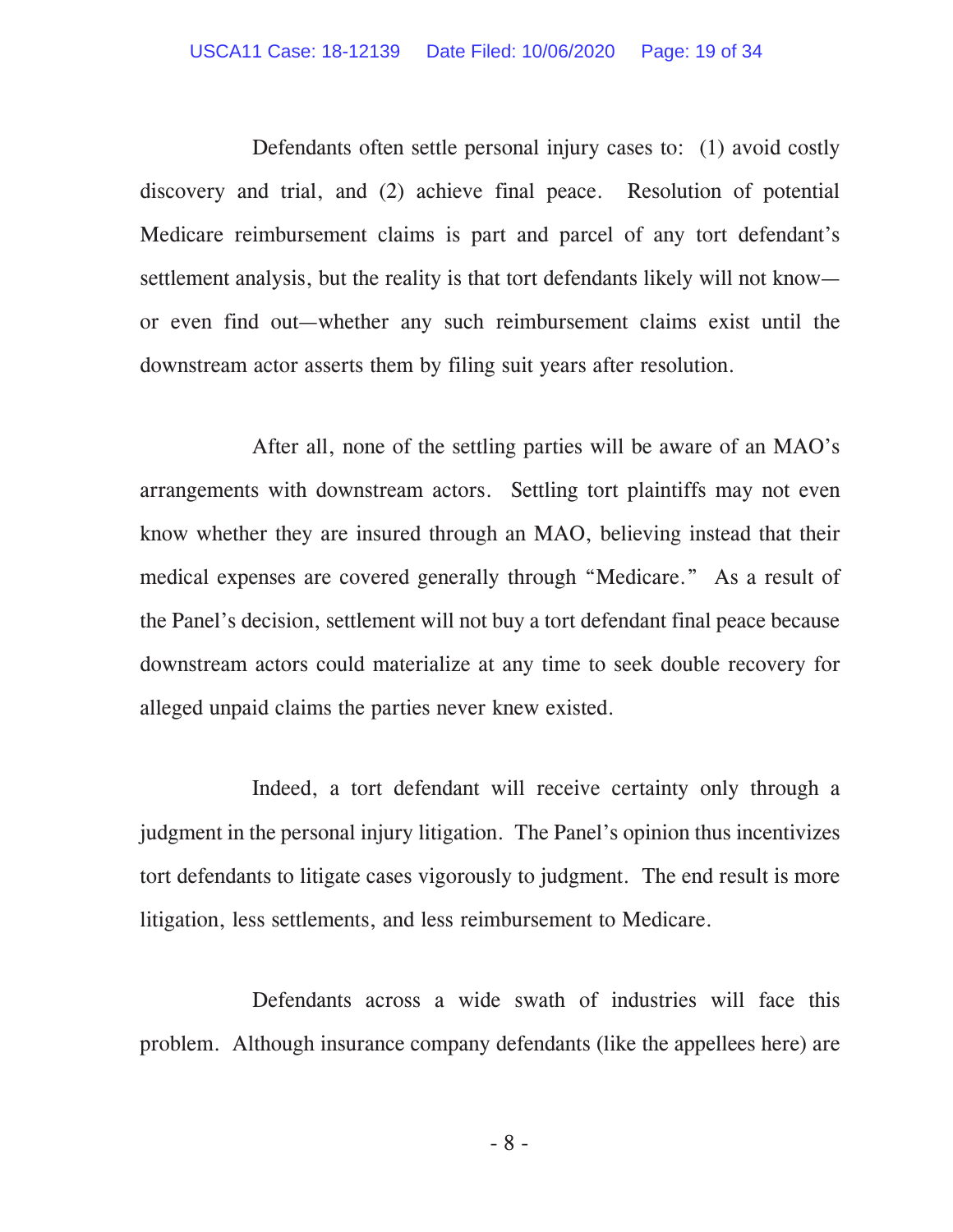natural targets for these downstream actors, so is any defendant who is selfinsured for personal injury claims. That scenario plays out as we speak. Downstream actors like the appellants here have filed dozens of cases in Eleventh Circuit courts against medical device/pharmaceutical manufacturers and even grocery stores. Not only has a litigation cottage industry sprung up from these kinds of cases, but the Panel's opinion will make it less likely *any* tort defendant will want to settle.

Before these consequences take root and this Circuit becomes the epicenter for endless tort litigation and related MSP Act litigation, DRI urges the Court to grant rehearing *en banc*.

# **IV REHEARING** *EN BANC* **IS WARRANTED**

In *Humana I,* a divided panel held that the MSP Act permitted a private MAO to bring a private cause of action against a tortfeasor's liability insurer to seek reimbursement for unpaid Medicare claims. *See* 832 F.2d at 1239. Judge Tjoflat, dissenting from the denial of rehearing *en banc*, sounded the alarm that the decision would have deleterious impact on a defendant's litigation conduct. *See Humana II*, 880 F.3d at 1284.

Judge Tjoflat explained that because a defendant "settles at its own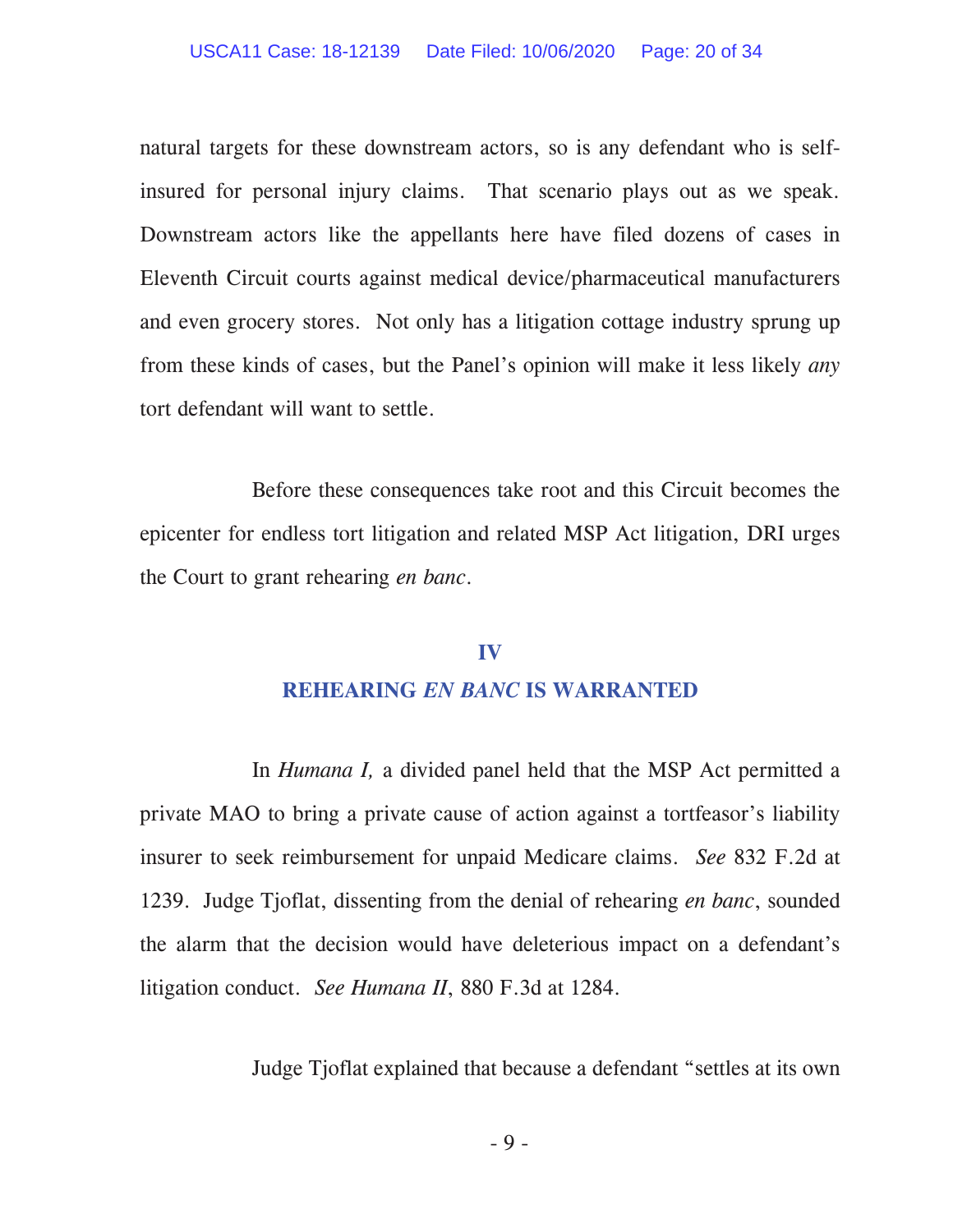#### USCA11 Case: 18-12139 Date Filed: 10/06/2020 Page: 21 of 34

peril," it "must conduct a comprehensive investigation to ferret out the possibility" that these potential claims existed. *Id.* at 1298. That "means additional discovery time and effort" to ascertain the existence and scope of the defendant's potential liability under the MSP Act. *Id.* But it was "far from a foregone conclusion" that the existence of an MAO reimbursement claim "will be revealed during the course of litigation." *Id.* "Further, in a case in which an MAO is involved, the liability insurer simply will not settle unless" the MAO's claim is accounted for. *Id.* 

Even where the defendant does its due diligence but "discovers nothing, it will still be on the hook if an MAO later comes calling"—indeed, given the prospect of independently recovering double damages, an MAO has every incentive to hide in the tall grass "and seek its double outlays later" in separately-filed lawsuits. *Id.* Thus, as Judge Tjoflat saw it, the *Humana I*  majority's decision "significantly frustrate[d] the long-established public-policy goal of favoring compromise and settlement of civil claims in place of expensive, and here duplicative, litigation." *Id.* at 1287.

Judge Tjoflat's concerns are now magnified. Any insurer or selfinsured tort defendant looking to resolve litigation must ferret out Medicare reimbursement claims in order to achieve final peace. But downstream actors particularly those claiming recovery via assignments—do not necessarily issue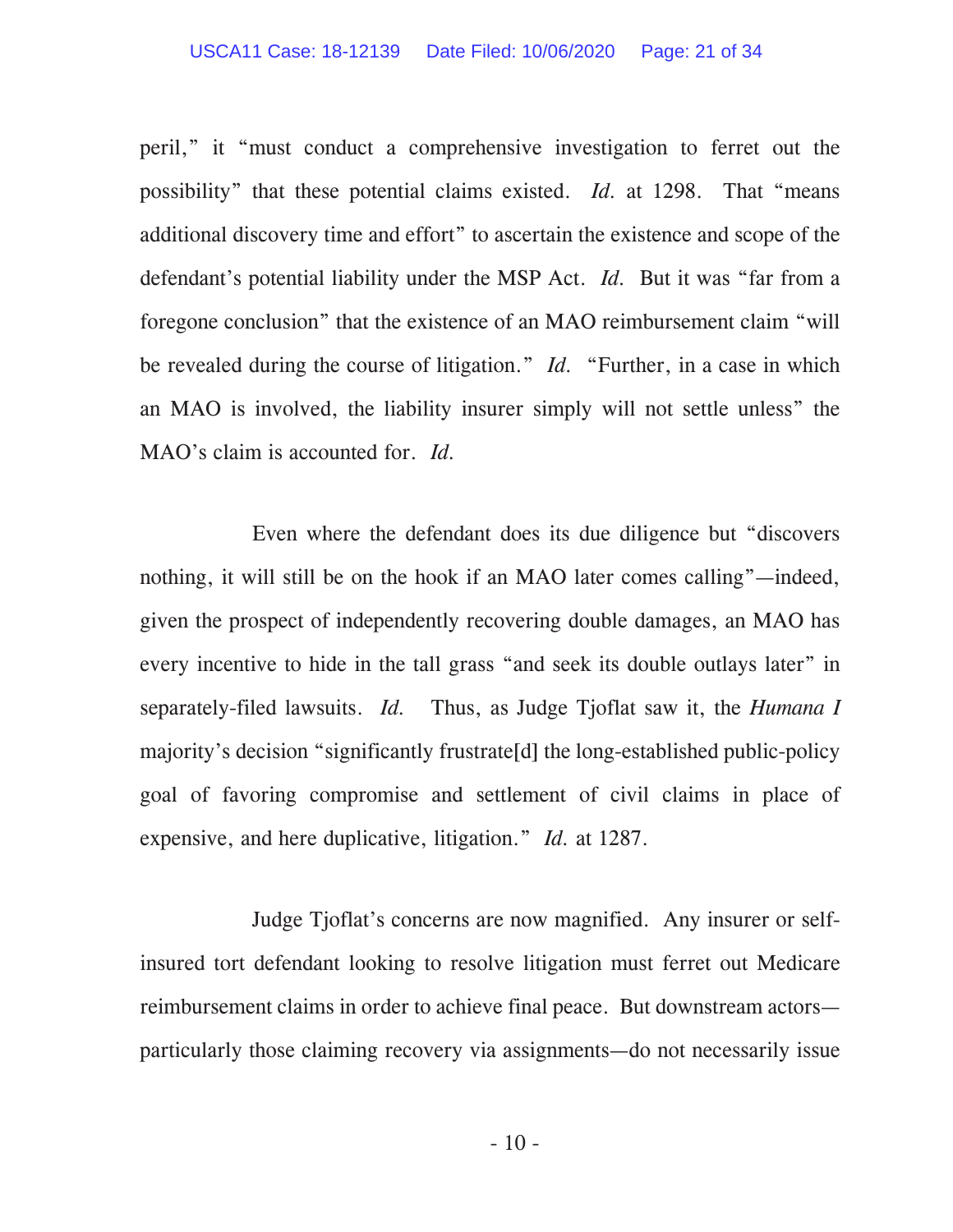bills to patients or submit claims. Accordingly, there is no immediate paper trail obtainable through discovery that provides a tort defendant with notice of a potential Medicare reimbursement claim under the MSP Act from one of these entities. To get to the bottom of it, a tort defendant will have to embark on costly and protracted discovery into all Medicare billing, contracts and subcontracts. And because of the assignments like those at issue here, this discovery may not reveal what the defendant needs to identify potential claims.

At the same time, the prospect of double recovery gives downstream actors *zero* incentive to surface until they file independent actions seeking reimbursement. This holds particularly true when, as here, the downstream actor is a lawyer-created entity that demands reimbursement solely on the basis of assignments from other third-party entities.<sup>1</sup>

 $\overline{a}$  MSP Recovery is not a benevolent champion of the public fisc. It is essentially a collection agency that lines the pockets of its related companies and lawyers suing on assignments from anyone with a connection to the private MAO. *See MSP Recovery Claims, Series LLC v. Auto-Owners Ins. Co.*, --- F.3d ---, 2020 WL 5365978, at \*1 (11th Cir. 2020) ("Plaintiffs are collection agencies that specialize in recovering funds on behalf of various actors in the Medicare Advantage system.").

District courts have criticized MSP Recovery for sharp practice, including misrepresenting its assignments. *See MSP Recovery Claims, Series LLC v. USAA Gen. Indem. Co.*, 2018 WL 5112998, at \*10, \*13 (S.D. Fla. Oct. 19, 2018) (plaintiff "has played fast and loose with facts, corporate entities, and adverse judicial rulings"); *MSP Recovery Claims, Series LLC v. Auto-Owners Ins. Co.*, 2018 WL 1953861, at \*4-5 & n.9 (S.D. Fla. Apr. 25, 2018) (plaintiffs' counsel admonished to "remember its professional duty of candor to the Court to avoid future disciplinary issues"), *affirmed in part as modified*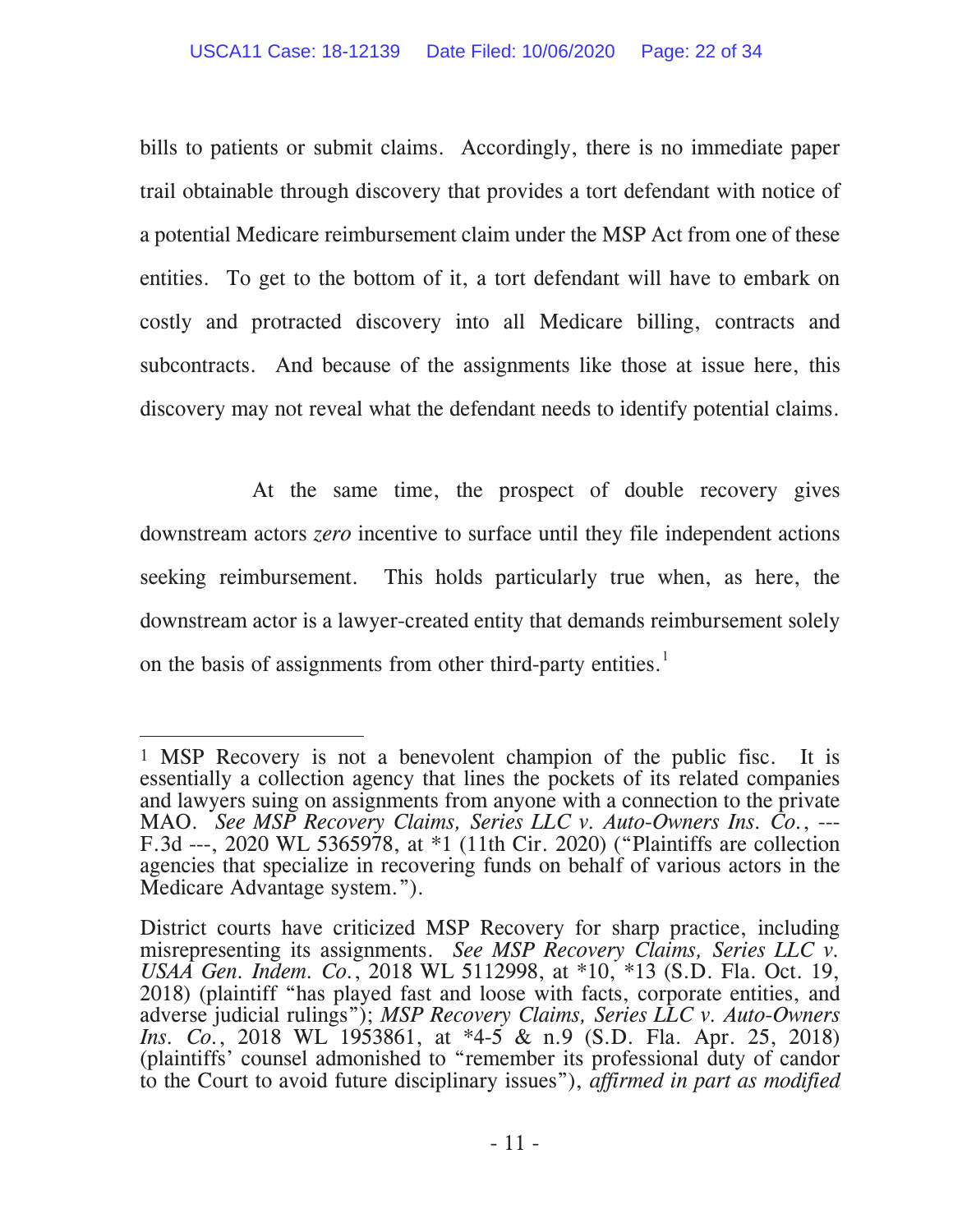Thus, a tort defendant will be left completely in the dark about its potential liability for double damages under the MSP Act—with no means to even identify and resolve such a claim—until a downstream actor, or its assignee, comes out of the woodwork and files suit.

But there is more. If the Panel's opinion stands, tort defendants should expect a full multiplicity of lawsuits from downstream actors motivated by the prospect of double recovery. To avoid this litigation, a tort defendant has two options in the underlying personal injury case. On the one hand, it could litigate vigorously to obtain a judgment that either: (1) absolves the defendant in full (meaning the defendant is not a primary payer and thus not responsible for Medicare reimbursement); or (2) specifies any amounts owed for medical expenses (thus allowing the defendant to ascertain any Medicare reimbursements required). On the other, the defendant could attempt to impose obligations on the tort plaintiff through settlement, such as an agreement that the plaintiff will bear the burden of ensuring claim reimbursement or indemnify the defendant for MSP Act double recoveries if those efforts fall short—even while recognizing that settling tort plaintiffs would unlikely have the resources to allow them to make good on indemnification promises.

-

*and vacated in part*, *MSP Recovery Claims, Series LLC v. Auto-Owners Ins. Co.* ---F.3d---, 2020 WL 5365978 (11th Cir. 2020).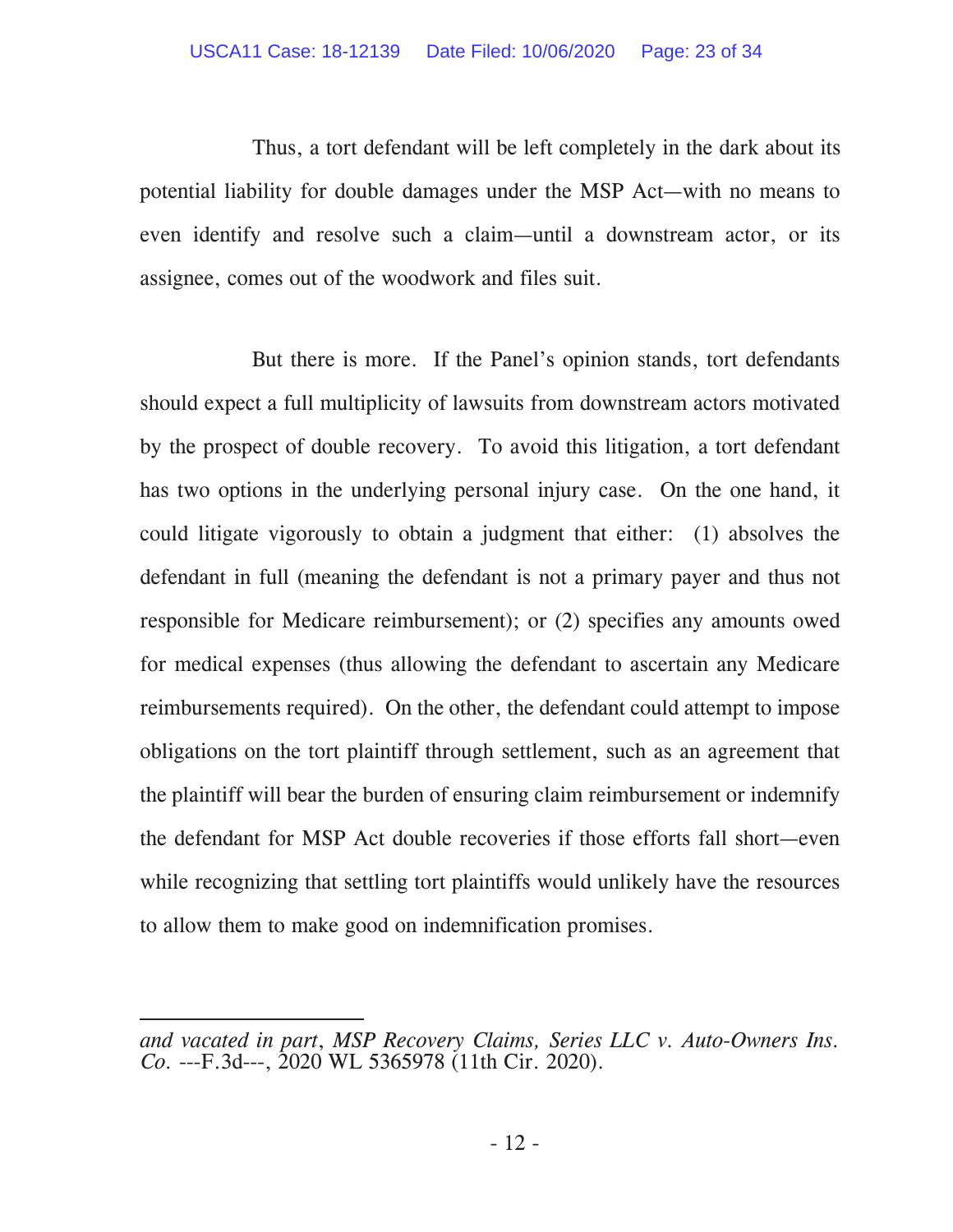#### USCA11 Case: 18-12139 Date Filed: 10/06/2020 Page: 24 of 34

Neither option is palatable. Forcing litigation to the bitter end is a costly endeavor for parties and courts and is antithetical to the policy favoring early resolution of lawsuits. Requiring a tort plaintiff to take responsibility for an incalculable amount of MSP Act claims undoubtedly will spike the cost of resolving the case, making resolution less likely. Even if the parties settled, an action to enforce the indemnity provision in a settlement agreement also is costly and burdensome. Where the only certainties are increased litigation and decreased settlement, reimbursements to Medicare decrease and nobody wins not the tort plaintiff, not the tort defendant, and certainly not the court system.

These repercussions are amplified in mass tort litigation, which involves thousands of personal injury claims. Already, "[c]omplex litigation … can occupy a court's docket for years on end, depleting the resources of the parties and the taxpayers while rendering meaningful relief increasingly elusive." *In re U.S. Oil & Gas Litig.*, 967 F.2d 489, 493 (11th Cir. 1992). "Public policy favors the pretrial settlement" of class actions and mass torts. *Id.* But for the reasons discussed, the Panel's opinion makes the adjudication of mass torts far more complicated and burdensome, and resolution much less likely.

Finally, these repercussions are not limited to the insurance context. Any defendant in any industry that self-insures against personal injury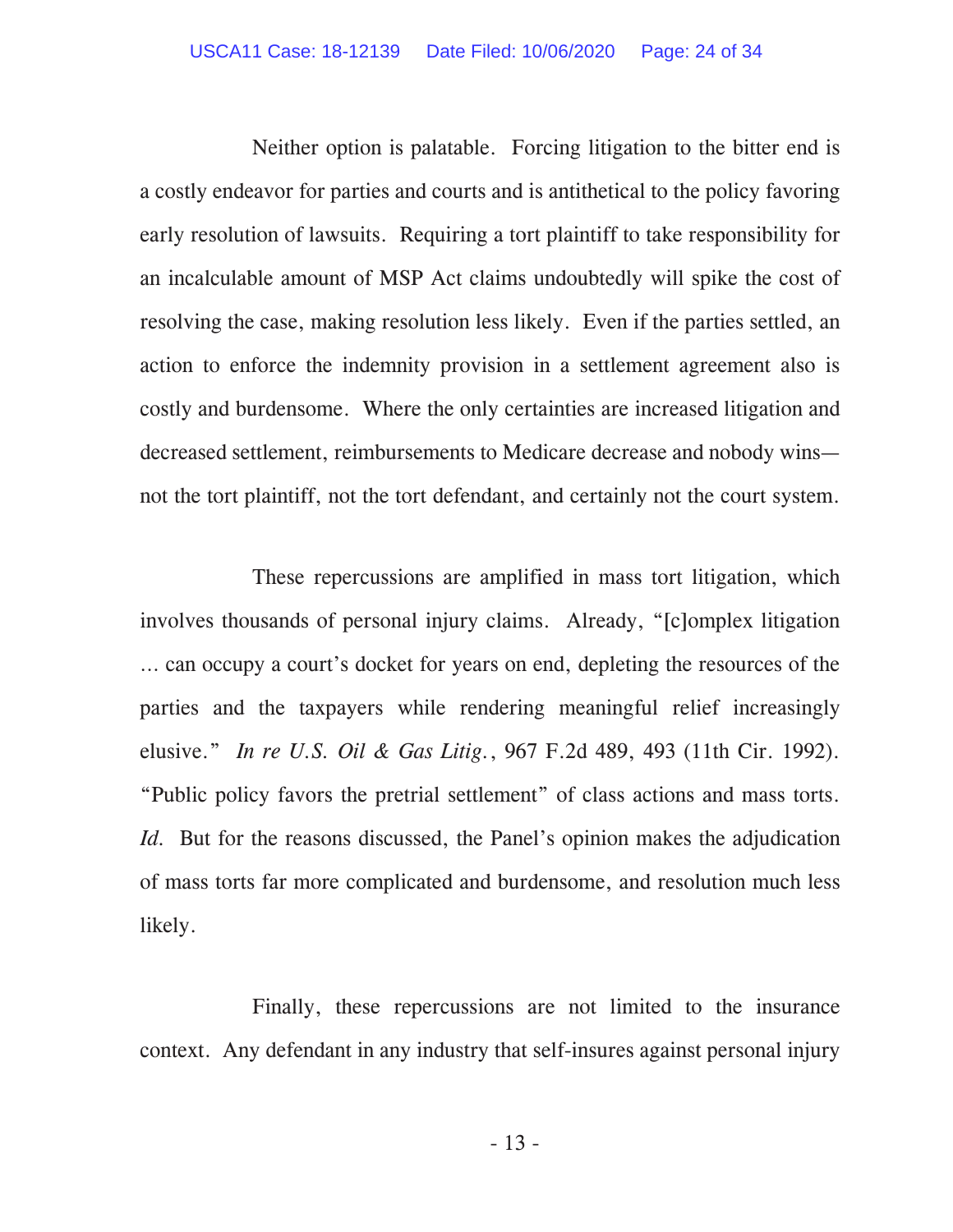claims is a potential target for downstream actors. For instance, medical device manufacturers are embroiled in MSP Act lawsuits brought by assignees of downstream actors like the lawyer-driven entities in these appeals; even beloved grocery chain Publix has found itself in the crosshairs. (*See* Appendix A attached hereto.) With its expansive interpretation of the MSP Act, the Panel's opinion has cemented this Circuit's status as home field for MSP Act lawsuits and now for endless underlying tort litigation. *See MSP Recovery Claims, Series LLC v. Boston Scientific Corp.*, 2019 WL 180125, at \*2 (S.D. Fla. Jan. 9, 2019) (Judge Ungaro "and her colleagues are well aware of the numerous MSP Act cases with which Plaintiffs have clogged this District" and threatening sanctions).

The Panel's opinion makes it exceedingly difficult for parties to resolve tort cases or obtain final peace. The only certain result is less settlement, more litigation, burgeoning court dockets, delay of reimbursement to Medicare, and depletion of party and court resources.

## **V**

### **CONCLUSION**

For these reasons, DRI respectfully urges the Court to grant rehearing *en banc*.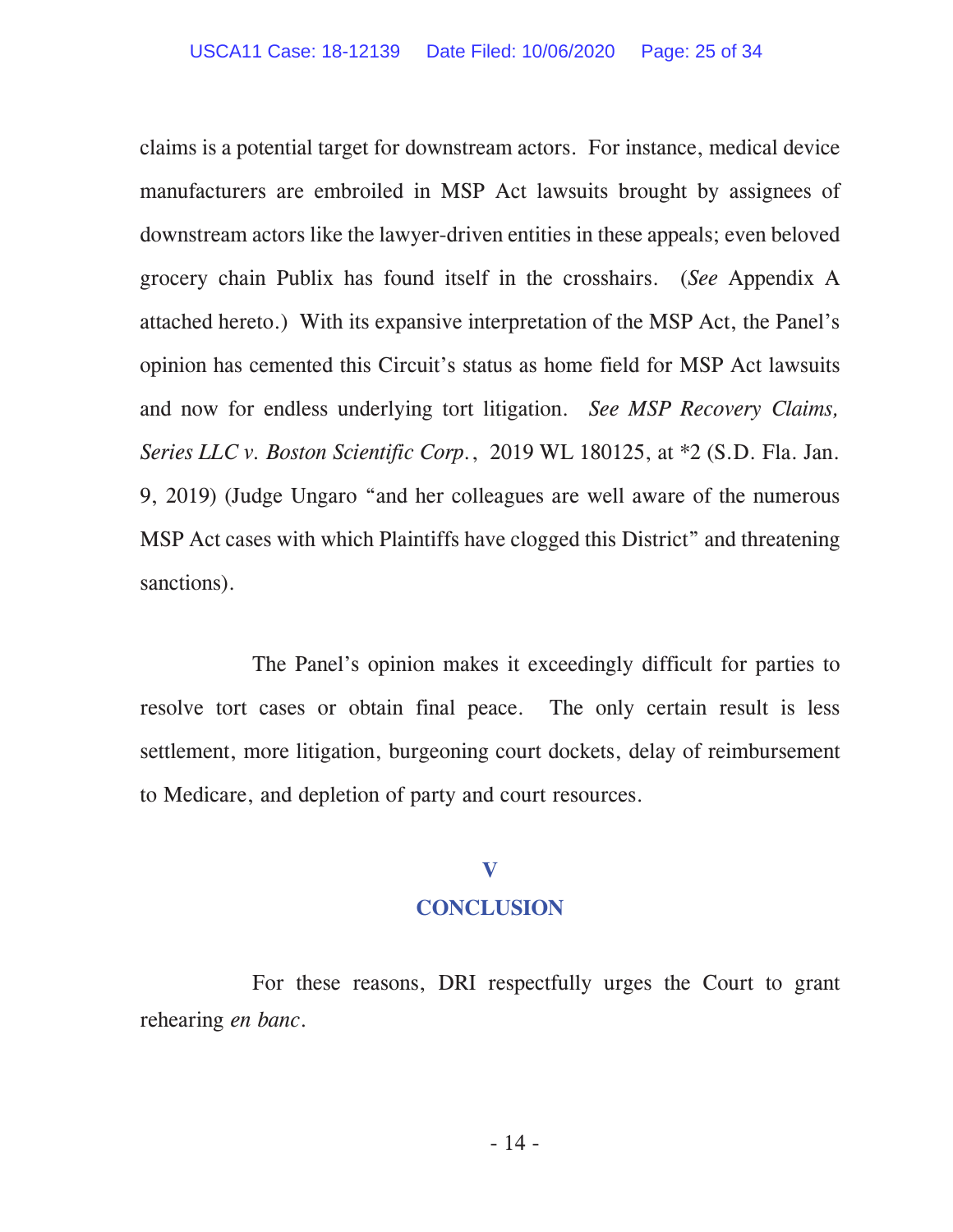DATED this the 2nd day of October, 2020.

DRI, Inc.

# REED SMITH LLP

/s/ *Lisa M. Baird* Lisa M. Baird

Counsel for *Amicus Curiae* DRI, Inc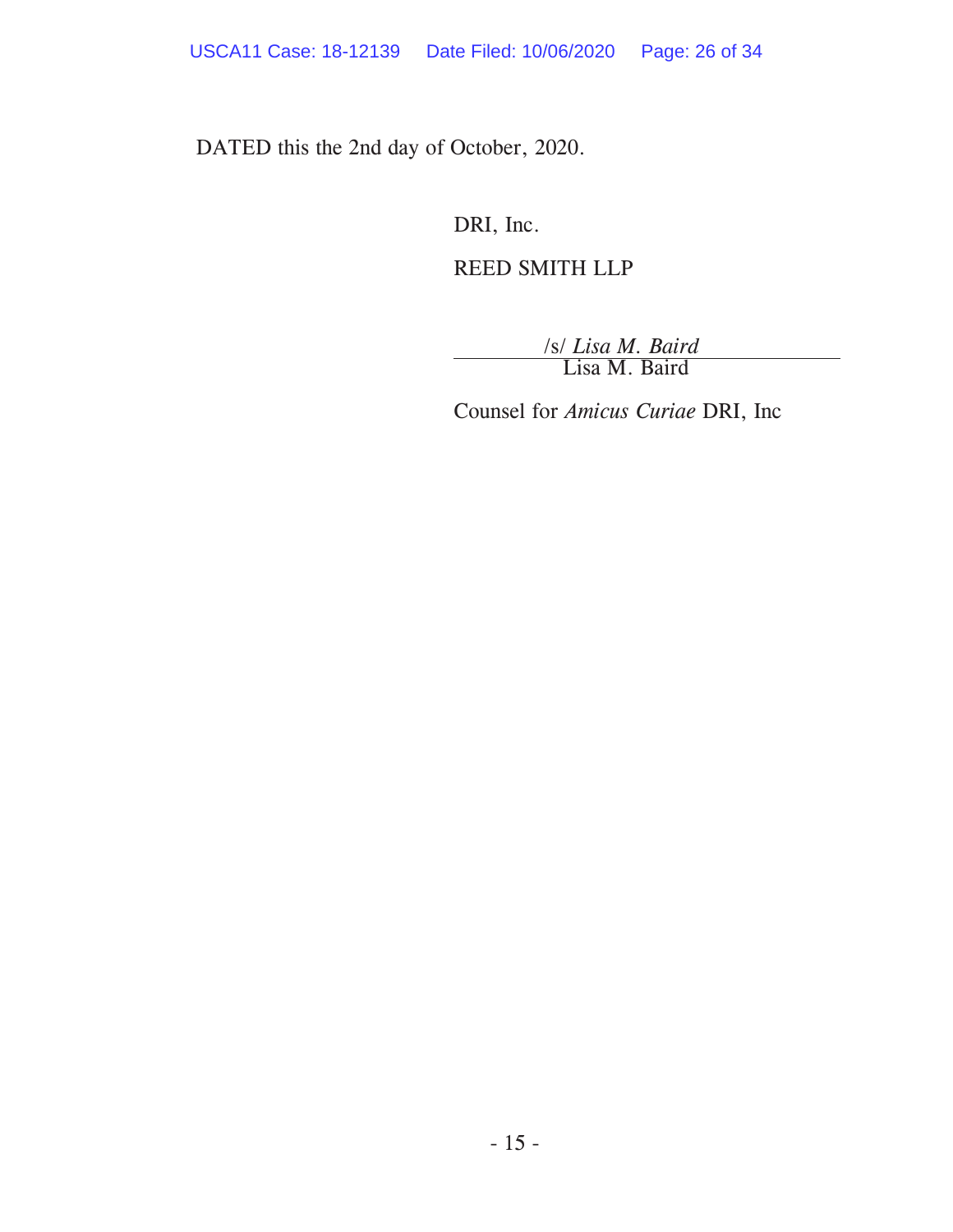# CERTIFICATE OF COMPLIANCE WITH TYPE-VOLUME LIMIT, **TYPEFACE REQUIREMENTS, AND TYPE-STYLE REQUIREMENTS**

*Check the appropriate box in section 1, and check the box in section 2.*

## 1. Type-Volume

This document complies with the word limit of FRAP  $29(b)(4)$ because, excluding the parts of the document exempted by FRAP 32(f) and , this document contains

words. 2,119

or



This brief complies with the line limit of FRAP [insert Rule citation] because, excluding the parts of the brief exempted by FRAP  $32(f)$  and , this brief uses a monospaced typeface and contains [state the number of] lines of text. [insert Rule citation] [insert applicable Rule citation, if any] [state the number of]

## **2.** Typeface and Type-Style

This document complies with the typeface requirements of FRAP  $32(a)(5)$  and the type-style requirements of FRAP  $32(a)(6)$ .

 $\frac{S}{S}$  Lisa M. Baird \$WWRUQH\IRUBBBBBBBBBBBBBBBBBBBB <sub>Dated:</sub> October 2, 2020 Amicus Curiae DRI, Inc.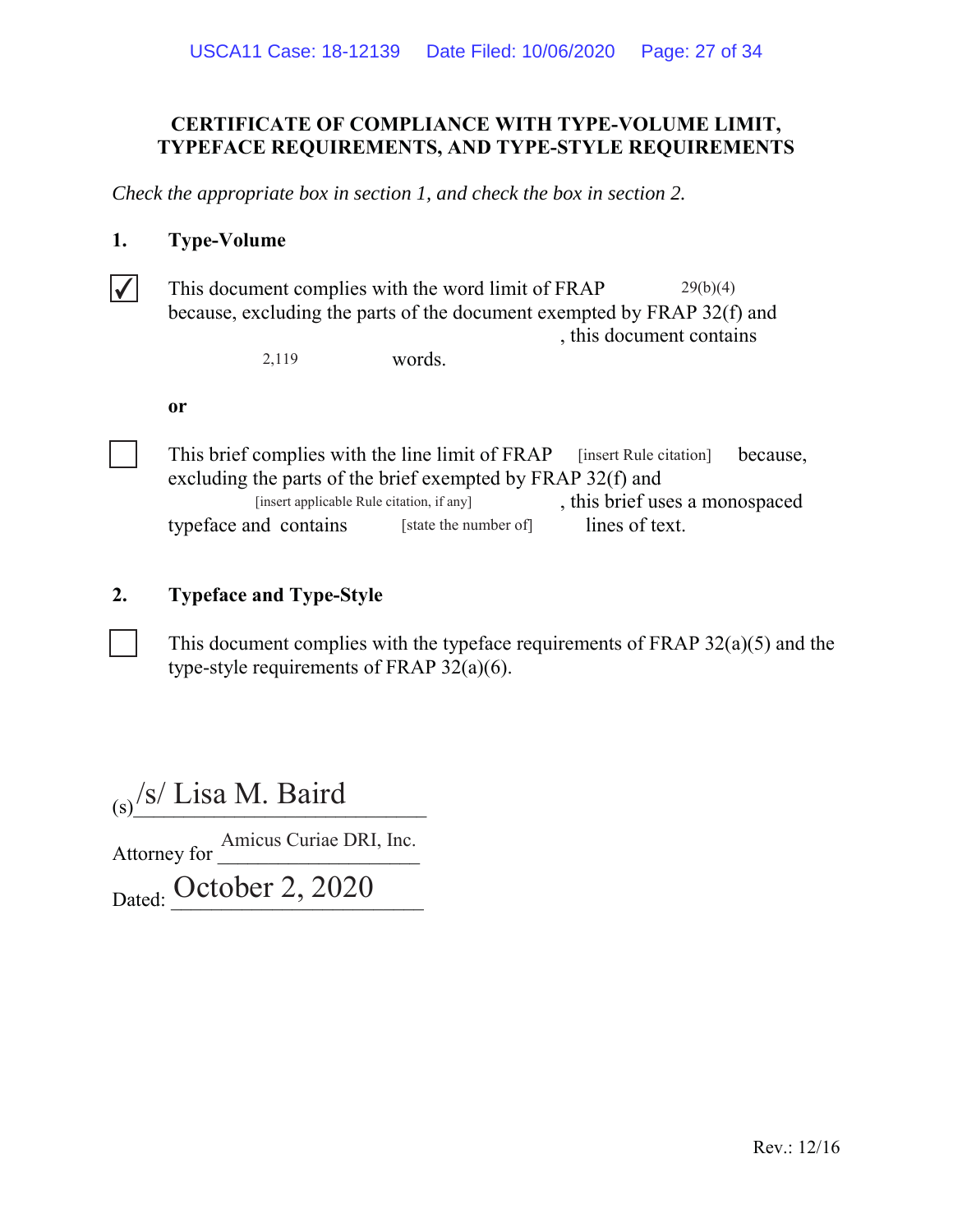# **APPENDIX A**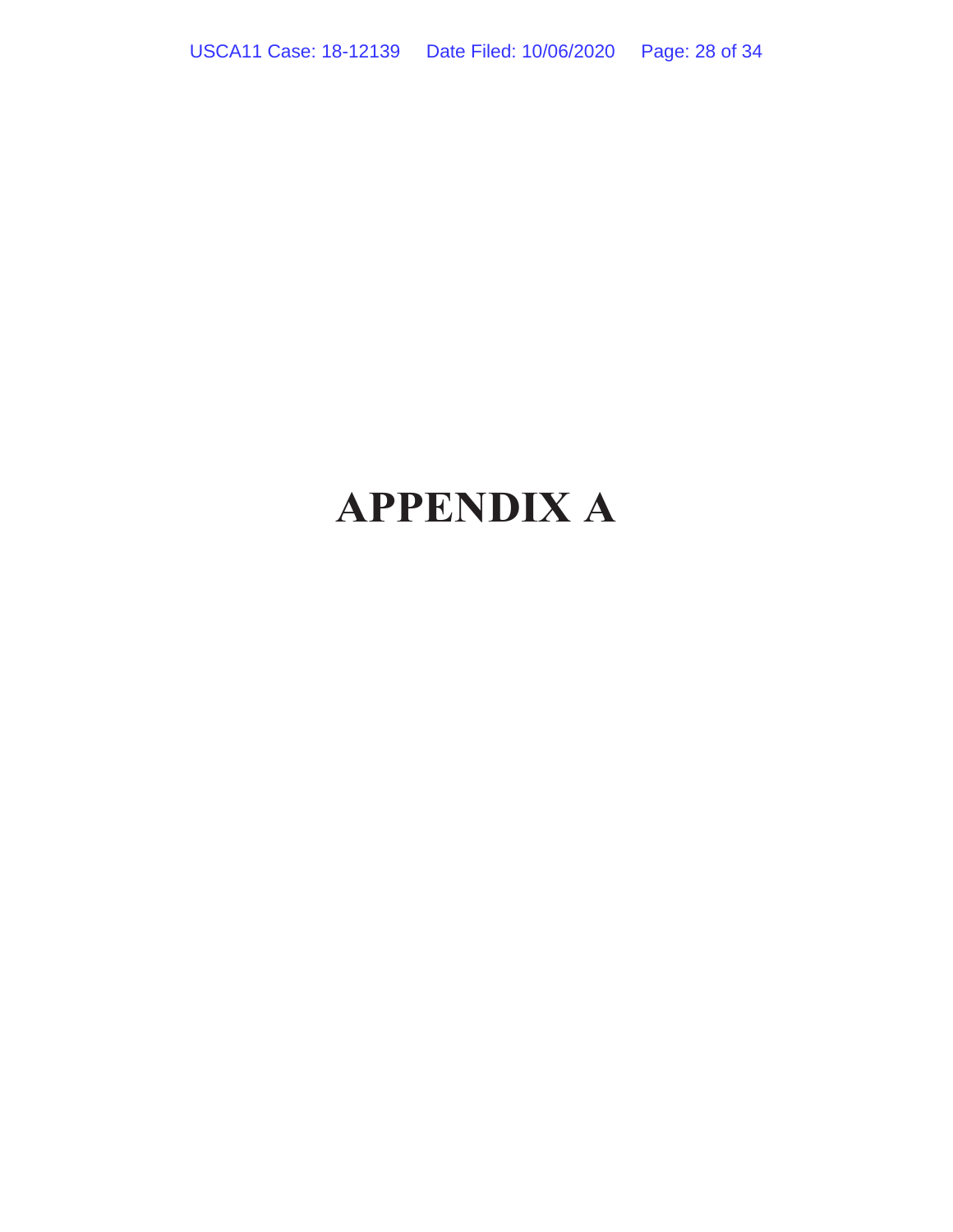# *Grocery/Retail*

*MSP Recovery Claims Series LLC v. Publix Super Markets, Inc., No. 8:18-cv-*023011-MSS-SPF (M.D. Fla.);

# *Medical Devices*

*MSP Recovery Claims, Series LLC v. ALR, No.* 19-11059 (11th Cir.) (closed);

*MSP Recovery Claims, Series LLC v.Med. Device Bus. Services, Inc., No.* 1:19 $cv-22198-MGC$  (S.D. Fla.) (transferred to the N.D. Ohio re: MDL 2197);

*MSP Recovery Claims, Series LLC v. Johnson & Johnson, No. 1:19-cv-00650-*RWS (N.D. Ga.);

*MSP Recovery Claims, Series LLC v. Johnson & Johnson, No. 1:18-cv-24695-*KMW (S.D. Fla.) (remanded);

*MSP Recovery Claims, Series LLC v. Bayer Healthcare Pharm., Inc., No.* 1:18cv-24625-RNS (S.D. Fla.);

*MSP Recovery Claims, Series LLC v. Coloplast, No.* 1:18-cv-24582 (S.D. Fla.) (remanded to Fla. 11th Cir. Ct.);

*MSP Recovery Claims, Series LLC v. Johnson & Johnson, No.* 1:18-cv-24580-RNS (S.D. Fla.) (to the Northern District of Georgia re: MDL 2782);

*MSP Recovery Claims, Series LLC v. Am. Med. Sys., LLC, No.* 18-cv-24497  $(S.D. \text{ Fla.})$  (remanded);

*MSP Recovery Claims, Series LLC v. Med. Device Bus. Servs., Inc., No.* 1:18cv-24493-MGC (S.D. Fla.);

*MSP Recovery Claims, Series LLC v. Med. Device Bus. Servs., Inc., No.* 1:18cv-24247-DPG (S.D. Fla.);

*MSP Recovery Claims, Series LLC v. Cook, Inc., No. 1:18-cv-24309-KMW (S.D.*) Fla.) (remanded to Fla. 11th Cir. Ct.);

*MSP Recovery Claims, Series LLC v. Davol Inc., No.* 1:18-cv-24246-RNS (S.D.)  $Fla$ .);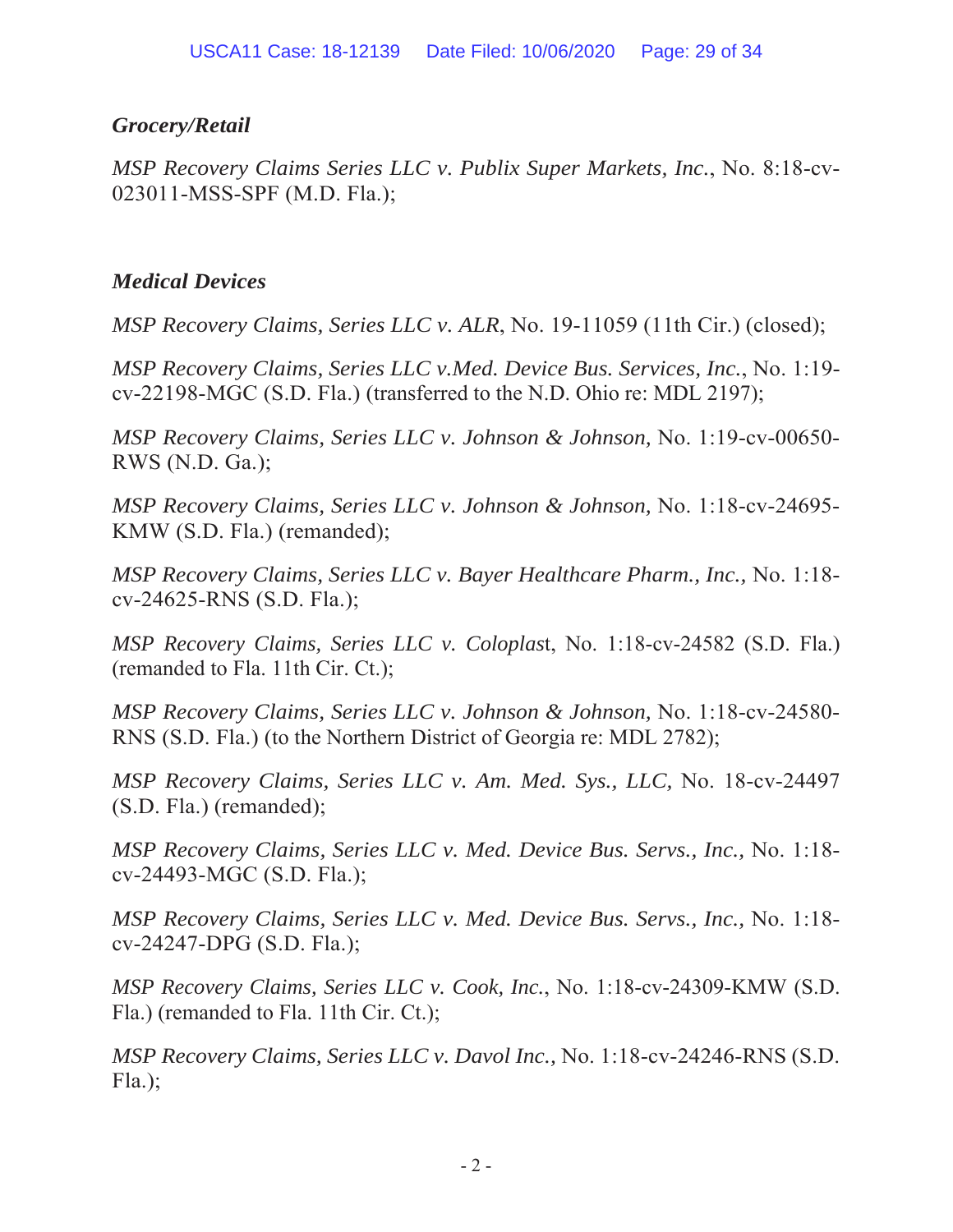*MSP Recovery Claims, Series LLC v. Davol Inc., No.* 1:18-cv-24243-RNS (S.D. Fla.) (consolidated with 18-cv-24511-RNS);

*MSP Recovery Claims, Series LLC v. Fresenius Med. Care Holdings, Inc. No.* 1:18-cv-24249-DPG (S.D. Fla.) (the District of Massachusetts re: MDL 2428);

*MSP Recovery Claims, Series LLC v. Jazz Pharm., Inc., No. 1:18-cv-24622-*CMA (S.D. Fla.) (remanded);

*MSP Recovery Claims, Series LLC v. Johnson & Johnson, No.* 2018-041830-CA-01  $(Fla. 11th Cir. Ct.);$ 

*MSP Recovery Claims, Series LLC v. Coloplast, No.* 2019-017355-CA-01 (Fla. 11th  $C$ ir.  $C$ t.);

*MSP Recovery Claims, Series LLC v. Wright Med. Grp., Inc., No.* 2019-014688-CA-01 (Fla. 11th Cir. Ct.);

*MSP Recovery Claims, Series LLC v. Smith & Nephew, Inc., No. 2019-014333-CA-*01 (Fla. 11th Cir. Ct.);

*MSP Recovery Claims, Series LLC v. Cordis Corp.*, No. 2019-001731-CA-01 (Fla. 11th Cir. Ct.);

*MSP Recovery Claims, Series LLC v. Atrium Med. Corp.*, No. 2019-001538-CA-01  $(Fla. 11th Cir. Ct.);$ 

*MSP Recovery Claims, Series LLC v. Rex Med., No.* 2019-001141-CA-01 (Fla. 11th  $C$ ir.  $C$ t.);

*MSP Recovery Claims, Series LLC v. ALN Int'l, Inc., No.* 1:18-cv-24398-CMA (S.D. Fla.) (remanded to Fla. 11th Cir. Ct.);

*MSP Recovery Claims, Series LLC v. ALN Int'l, Inc., No.* 2018-032106-CA-01 (Fla. 11th Cir. Ct.);

*MSP Recovery Claims, Series LLC v. Bos. Sci. Corp., No.* 1:18-24546-UU (S.D.) Fla.) (remanded to Fla. 11th Cir. Ct.);

*MSP Recovery Claims, Series LLC v. Bos. Sci. Corp., No.* 2018-031053-CA-05  $(Fla. 11th Cir. Ct.);$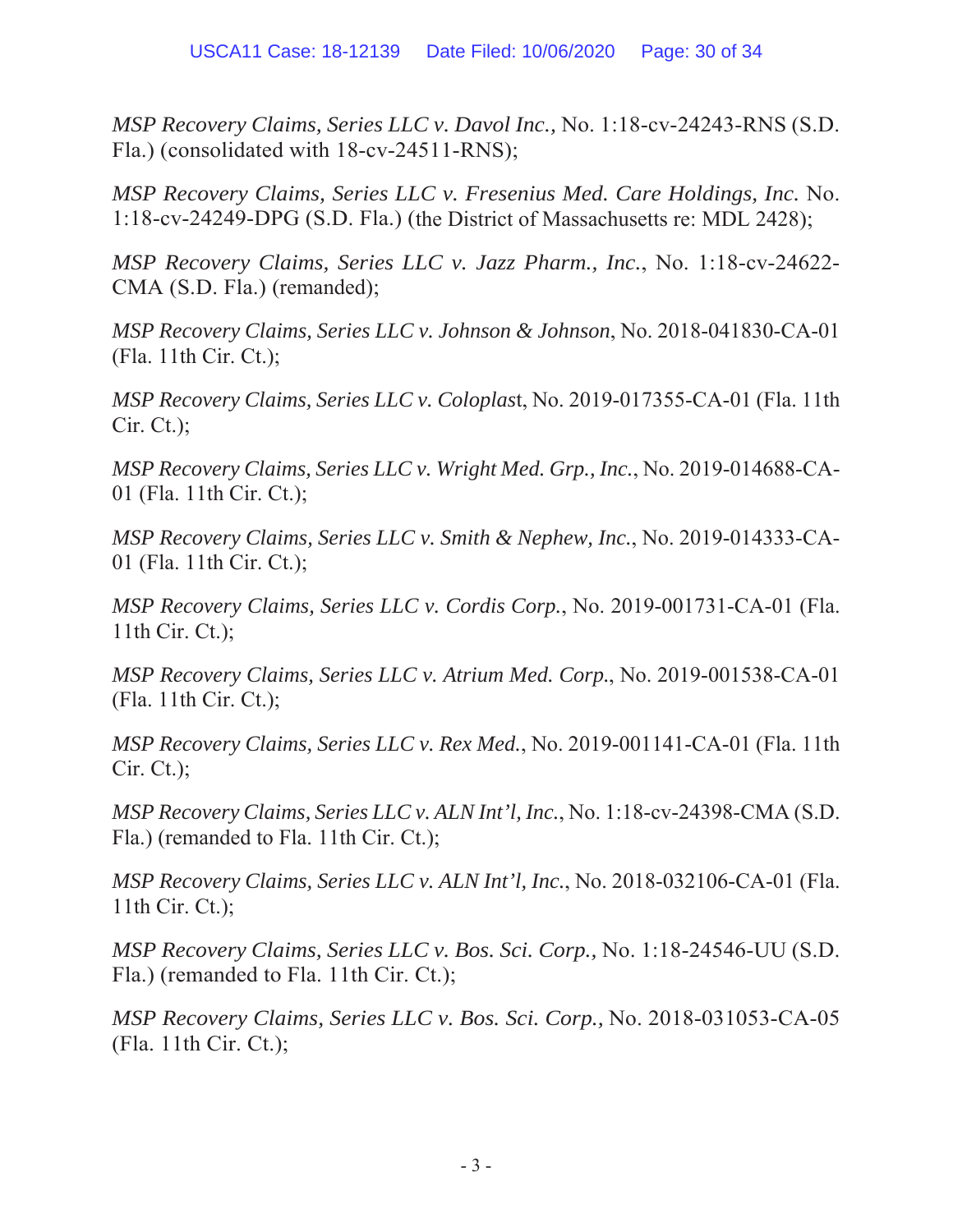*MSP Recovery Claims, Series LLC v. Cook, Inc., No.* 2018-031049-CA-01 (Fla. 11th  $C$ ir.  $C$ t.);

*MSP Recovery Claims, Series LLC v. Am. Med. Sys., LLC, No.* 18-030982-CA- $21$  (Fla. 11th Cir. Ct.);

*MSP Recovery Claims, Series LLC v. Coloplast Corp., No. 2018-030920-CA-32*  $(Fla. 11th Cir. Ct.);$ 

*MSP Recovery Claims, Series LLC v. Zimmer, Inc., No.* 2018-030910-CA-30 (Fla. 11th Cir. Ct.);

*MSP Recovery Claims, Series LLC v. Zimmer, Inc., No.* 2018-030903-CA-01 (Fla. 11th Cir. Ct.);

*MSP Recovery Claims, Series LLC v. Biomet, Inc., No.* 2018-030950-CA-01 (Fla. 11th Cir. Ct.);

*MSP Recovery Claims, Series LLC v. C.R. Bard, Inc., No.* 1:18-24511-RNS (S.D. Fla.) (consolidated with  $18$ -cv-24511-RNS);

*MSP Recovery Claims, Series LLC v. C.R. Bard, Inc., No.* 1:18-24248-RNS (S.D. Fla.) (consolidated with  $18$ -cv-24511-RNS);

*MSP Recovery Claims, Series LLC v. C.R. Bard, Inc., No.* 2018-030774-CA-01 (Fla. 11th Cir. Ct.);

*MSP Recovery Claims, Series LLC v. C.R. Bard, Inc., No.* 2018-030350-CA-01 (Fla. 11th Cir. Ct.) (closed);

*MSP Recovery Claims, Series LLC v. Davol, Inc., No.* 2018-030733-CA-01 (Fla. 11th Cir. Ct.) (closed following removal to federal court);

*MSP Recovery Claims, Series LLC v. Howmedica Osteonics Corp., No.* 1:18-cv-24448 (S.D. Fla.) (transferred to District of Minnesota re: MDL 2441);

*MSP Recovery Claims, Series LLC v. Howmedica Osteonics Corp.*, No. 2018-030894-CA-01 (Fla. 11th Cir. Ct.);

*MSP Recovery Claims, Series LLC v. Howmedica Osteonics Corp.*, No. 2018-030695-CA-01 (Fla. 11th Cir. Ct.);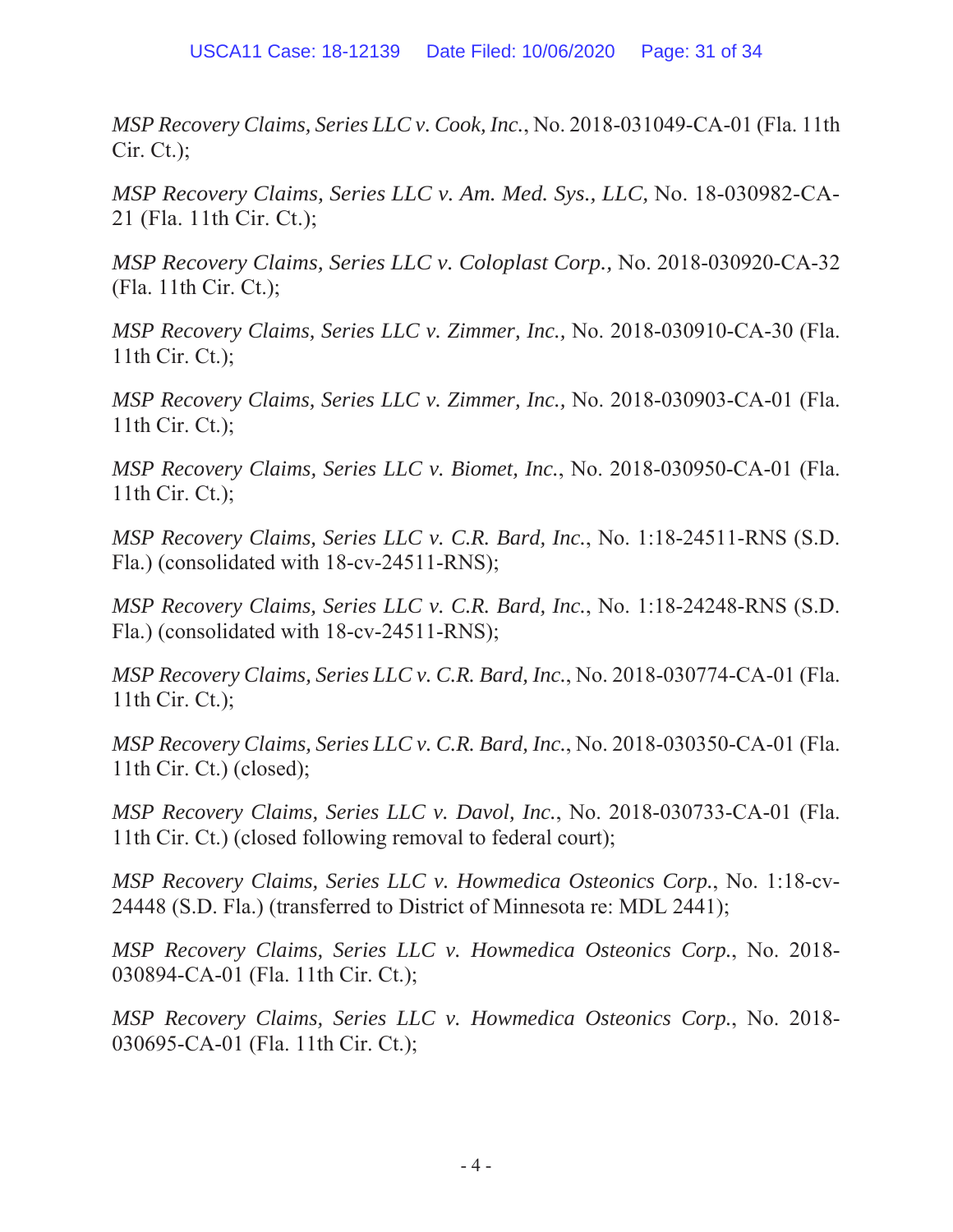*MSPA Claims 1, LLC v. United Therapeutics Corp., No.* 1:18-cv-24398-CMA (S.D. Fla.) (voluntarily dismissed);

*MSP Recovery Claims, Series LLC v. Howmedica Osteonics Corp.*, No. 2017-025620-CA-01 (Fla. 11th Cir. Ct.) (voluntarily dismissed);

*MSP Recovery Claims, Series LLC v. Johnson & Johnson, No. 2018-029626-*CA-01 (Fla. 11th Cir. Ct.) (closed);

*MSP Recovery Claims, Series LLC v. Alere, No.* 2018-030390-CA-01 (Fla. 11th Cir.  $C_{t.}$ );

# **Pharmaceuticals**

*MSP Recovery Claims, Series LLC v. Amgen, Inc., No.* 1:20-cv-20549-FAM (S.D. Fla.) (transferred to the District of Delaware re: MDL 2895);

*MSP Recovery Claims, Series LLC v. Bausch Health Co., Inc., No.* 1:20-cv-24657-RLR (S.D. Fla.) (transferred to N.D. Cal. 3:20-cv-01587);

*MSP Recovery Claims, Series LLC v. Lundbeck LLC, No.* 1:18-cv-24635-PCH  $(S.D. Fla.);$ 

*MSP Recovery Claims, Series LLC v. Bayer Healthcare Pharm., Inc., No.* 1:18-cv-24625 (S.D. Fla.) (transferred to the D. Minnesota re: MDL 2642);

*MSP Recovery Claims, Series LLC v. Pfizer Inc., No. 1:18-cv-24488-UU (S.D.*) Fla.) (voluntarily dismissed);

*MSP Recovery Claims, Series LLC v. Pfizer Inc., No.* 1:18-cv-23767-UU (S.D.)  $F$ la.) (to the D. N.J. re: MDL 2332);

*MSP Recovery Claims, Series LLC v. United Therapeutics Corp., No.* 1:18-cv-24398-CMA (S.D. Fla.) (voluntarily dismissed);

*MSP Recovery Claims, Series LLC v. Boehringer Ingelheim Pharm., Inc., No.* 1:18-cv-20757-KMW (S.D. Fla.) (dismissed);

*MSP Recovery Claims, Series LLC v. Johnson & Johnson, No. 2018-032059-* $CA-01$  (Fla. 11th Cir. Ct.) (closed);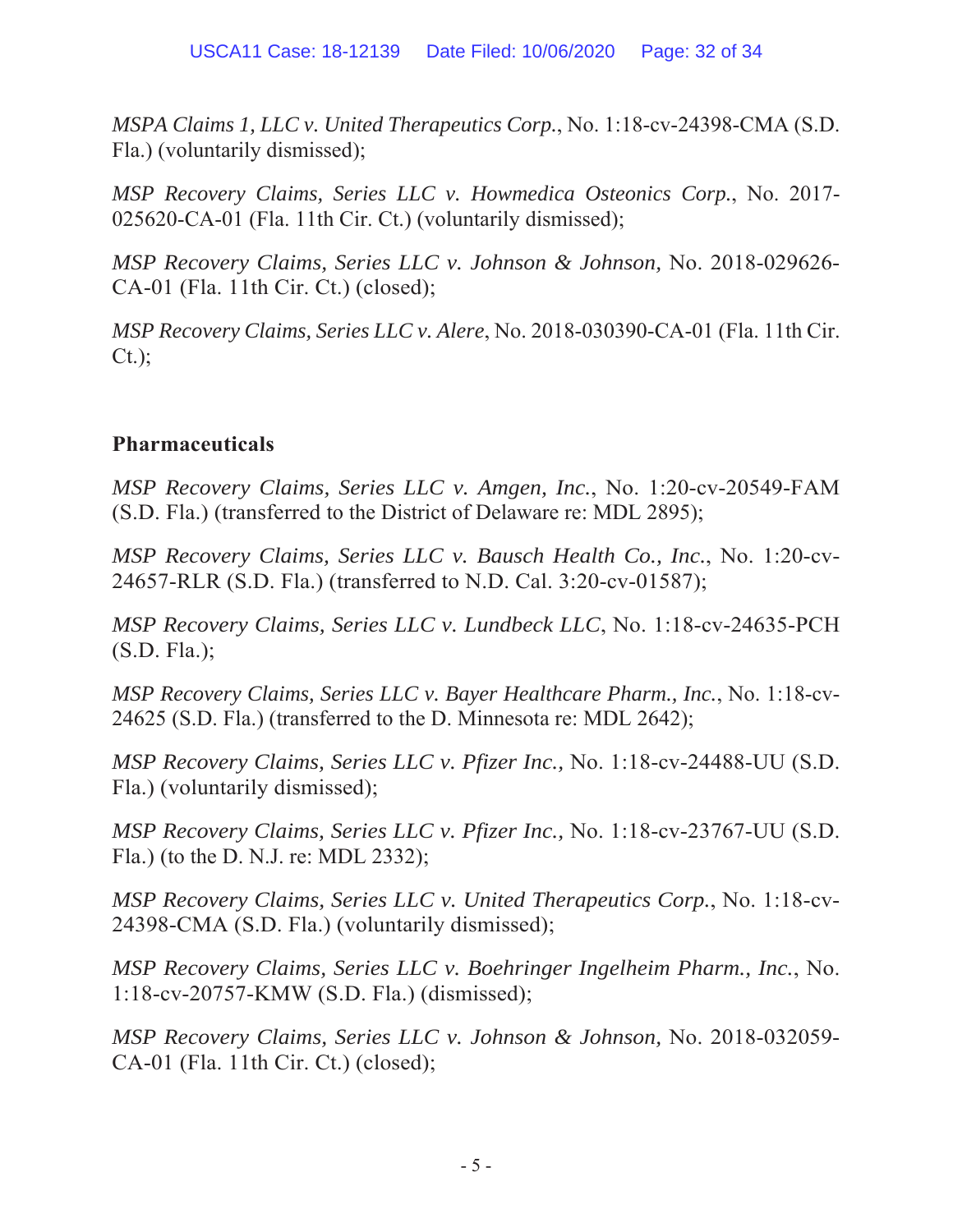*MSP Recovery Claims, Series LLC v. Bayer Healthcare Pharm., Inc., No. 2018-*032015-CA-01 (Fla. 11th Cir. Ct.);

*MSP Recovery Claims, Series LLC v. Eli Lilly & Co., No.* 2018-031983-CA-01 (Fla. 11th Cir. Ct.);

*MSP Recovery Claims, Series LLC v. Merck Sharpe & Dohme Corp., No. 2018-*031855-CA-01 (Fla. 11th Cir. Ct.);

*MSP Recovery Claims, Series LLC v. Pfizer Inc., No.* 2018-030885-CA-01 (Fla. 11th Cir. Ct.).